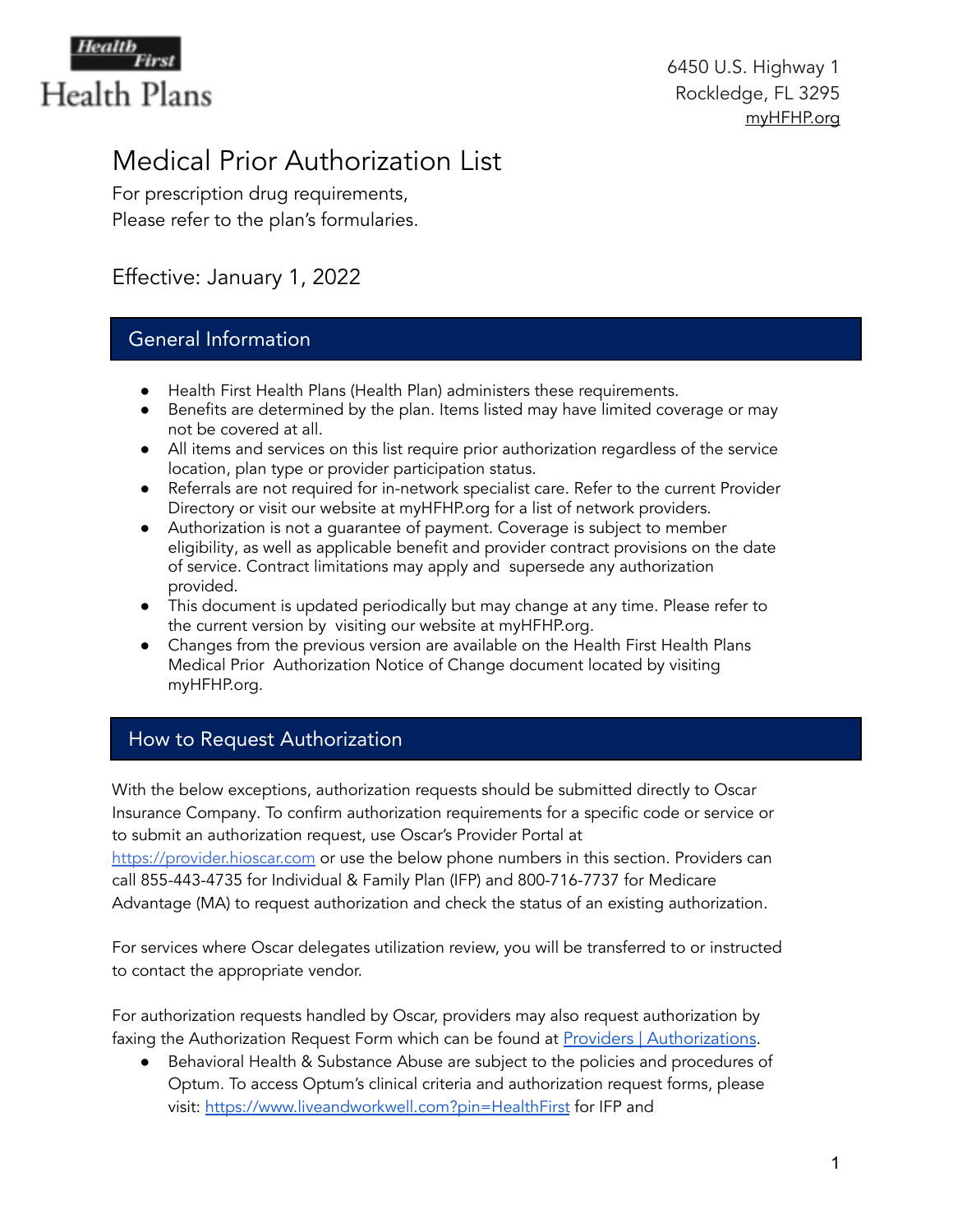<https://www.liveandworkwell.com?pin=HealthFirstMA> for MA

- eviCore Healthcare authorizes genetic testing, nuclear medicine procedures, interventional pain procedures, high-tech imaging (including cardiac imaging/testing), and sleep related services/devices. Authorization may be requested by calling 877.825.7722 or by visiting their provider portal at <https://www.evicore.com/resources/healthplan/healthfirsthealthplans>. eviCore Healthcare does not review requests being performed in the following locations: inpatient facility, emergency room, and 23-hour observation.
- If you are a non-participating provider or encounter issues submitting via the online provider portal, please fax your authorization request to 844-965-9053 for IFP and 833-554-9046 for MA. For additional assistance you may also call the Concierge team at 800-716-7737 for MA and 855-443-4735 for IFP

### Out-Of-Network Services

- For HMO members, all out-of-network services, except for emergent/urgent needed care or renal dialysis for Medicare members, require authorization.
- For POS/PPO members (plans with out-of-network coverage), authorization is required for out-of-network services only if the service is listed in the below chart, or if an in-network exception is being requested. If an in-network exception is being requested, please include details regarding the reason for the exception request (e.g. services not available in-network, continuity of care, etc.).

#### Prior Authorization List

Please note, the Prior Authorization List may vary by Line of Business, so certain codes noted below may only require prior authorization for one LOB. To confirm authorization requirements for a specific code or service, use Oscar's Provider Portal at [https://provider.hioscar.com](https://provider.hioscar.com/) or call 855-443-4735 for Individual & Family Plan (IFP) and 800-716-7737 for Medicare Advantage (MA) Plans.

| Category                             | <b>Additional Info</b>                                                        | Codes                                                                                                                                                         |
|--------------------------------------|-------------------------------------------------------------------------------|---------------------------------------------------------------------------------------------------------------------------------------------------------------|
| Airway Clearance Devices             | The Vest, Intrapulmonary<br>Percussive Ventilation (IPV)                      | E0482, E0483                                                                                                                                                  |
| Air Transportation (non<br>emergent) | Non-urgent ambulance<br>transportation by air between<br>specified locations. | A0140, A0430, A0431, A0435, A0436,<br>S9960, S9961                                                                                                            |
| <b>Bariatric Surgery</b>             |                                                                               | 43644, 43645, 43647, 43648, 43770,<br>43771, 43772, 43773, 43774, 43775,<br>43842, 43843, 43845, 43846, 43847,<br>43848, 43881, 43882, 43886, 43887,<br>43888 |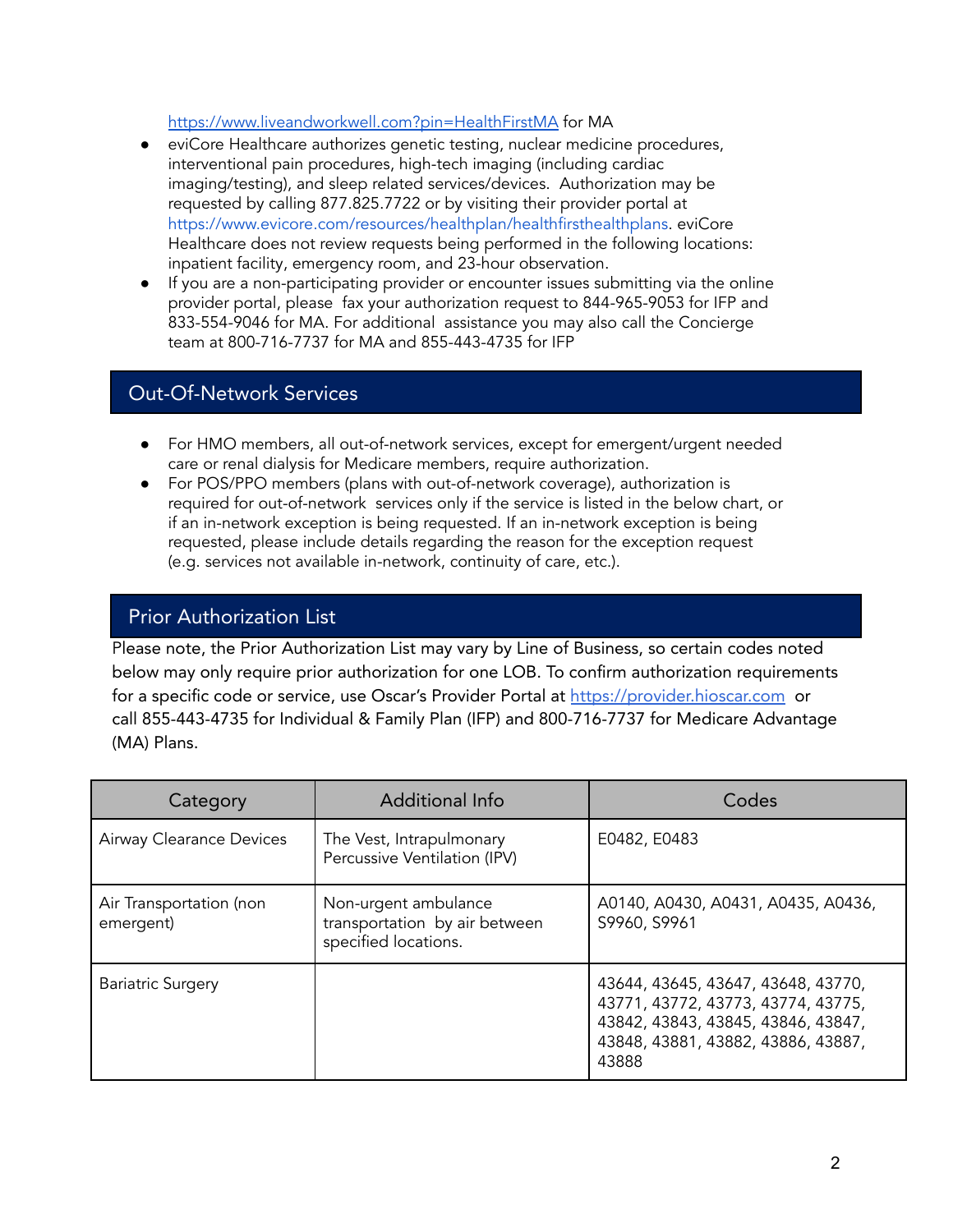| <b>Behavioral Health</b>                      | Review requirements (prior<br>authorization, concurrent, and/or<br>retrospective review) for Behavioral<br>Health & Substance Abuse are<br>subject to the policies and<br>procedures of Optum. To access<br>Optum's clinical criteria and<br>authorization request forms, please<br>visit:<br>For IFP:<br>https://www.liveandworkwell.com?<br>pin=HealthFirst<br>For MA:<br>https://www.liveandworkwell.com?<br>pin=HealthFirstMA | 90837, 90867, 90868, 90869, 90870,<br>90899, 96127, 96130, 96131, 96136,<br>96137, 96138, 96139, 97151, 97152,<br>97153, 97154, 97155, 97156, 97157,<br>97158, 99344, 99345, 99350, 99499,<br>0362Т, 0373Т, Н0031, Н0032, Н0037,<br>H0040, H2012, H2014, H2019, T1024                                                                                                                                                                                                                                                                                                                                                                                                                                                                                                                                                                                                                                                                                                                                                                                                                                |
|-----------------------------------------------|-----------------------------------------------------------------------------------------------------------------------------------------------------------------------------------------------------------------------------------------------------------------------------------------------------------------------------------------------------------------------------------------------------------------------------------|------------------------------------------------------------------------------------------------------------------------------------------------------------------------------------------------------------------------------------------------------------------------------------------------------------------------------------------------------------------------------------------------------------------------------------------------------------------------------------------------------------------------------------------------------------------------------------------------------------------------------------------------------------------------------------------------------------------------------------------------------------------------------------------------------------------------------------------------------------------------------------------------------------------------------------------------------------------------------------------------------------------------------------------------------------------------------------------------------|
| <b>Bone Growth Stimulators</b>                |                                                                                                                                                                                                                                                                                                                                                                                                                                   | E0747, E0748, E0749, E0760                                                                                                                                                                                                                                                                                                                                                                                                                                                                                                                                                                                                                                                                                                                                                                                                                                                                                                                                                                                                                                                                           |
| <b>Breast Related Surgeries</b>               |                                                                                                                                                                                                                                                                                                                                                                                                                                   | 19305, 19306, 19361, 19364, 19367,<br>19368, 19369, C1789, L8600                                                                                                                                                                                                                                                                                                                                                                                                                                                                                                                                                                                                                                                                                                                                                                                                                                                                                                                                                                                                                                     |
| Cardiac Testing,<br>Procedures and<br>Surgery |                                                                                                                                                                                                                                                                                                                                                                                                                                   | 32160, 32659, 33020, 33025, 33030,<br>33031, 33050, 33120, 33130, 33140,<br>33141, 33250, 33251, 33254, 33255,<br>33256, 33257, 33258, 33259, 33261,<br>33265, 33266, 33285, 33286, 33300,<br>33305, 33320, 33321, 33322, 33330,<br>33335, 33340, 33361, 33362, 33363,<br>33364, 33365, 33366, 33367, 33368,<br>33369, 33390, 33391, 33404, 33405,<br>33406, 33410, 33411, 33412, 33413,<br>33414, 33415, 33416, 33417, 33418,<br>33419, 33420, 33422, 33425, 33426,<br>33427, 33430, 33440, 33460, 33463,<br>33464, 33465, 33468, 33470, 33471,<br>33474, 33475, 33476, 33477, 33478,<br>33496, 33500, 33501, 33502, 33503,<br>33504, 33505, 33506, 33507, 33510,<br>33511, 33512, 33513, 33514, 33516,<br>33517, 33518, 33519, 33521, 33522,<br>33523, 33530, 33533, 33534, 33535,<br>33536, 33542, 33545, 33548, 33572,<br>33600, 33602, 33606, 33608, 33610,<br>33611, 33612, 33615, 33617, 33619,<br>33620, 33621, 33622, 33641, 33645,<br>33647, 33660, 33665, 33670, 33675,<br>33676, 33677, 33681, 33684, 33688,<br>33690, 33692, 33694, 33697, 33702,<br>33710, 33720, 33722, 33724, 33726, |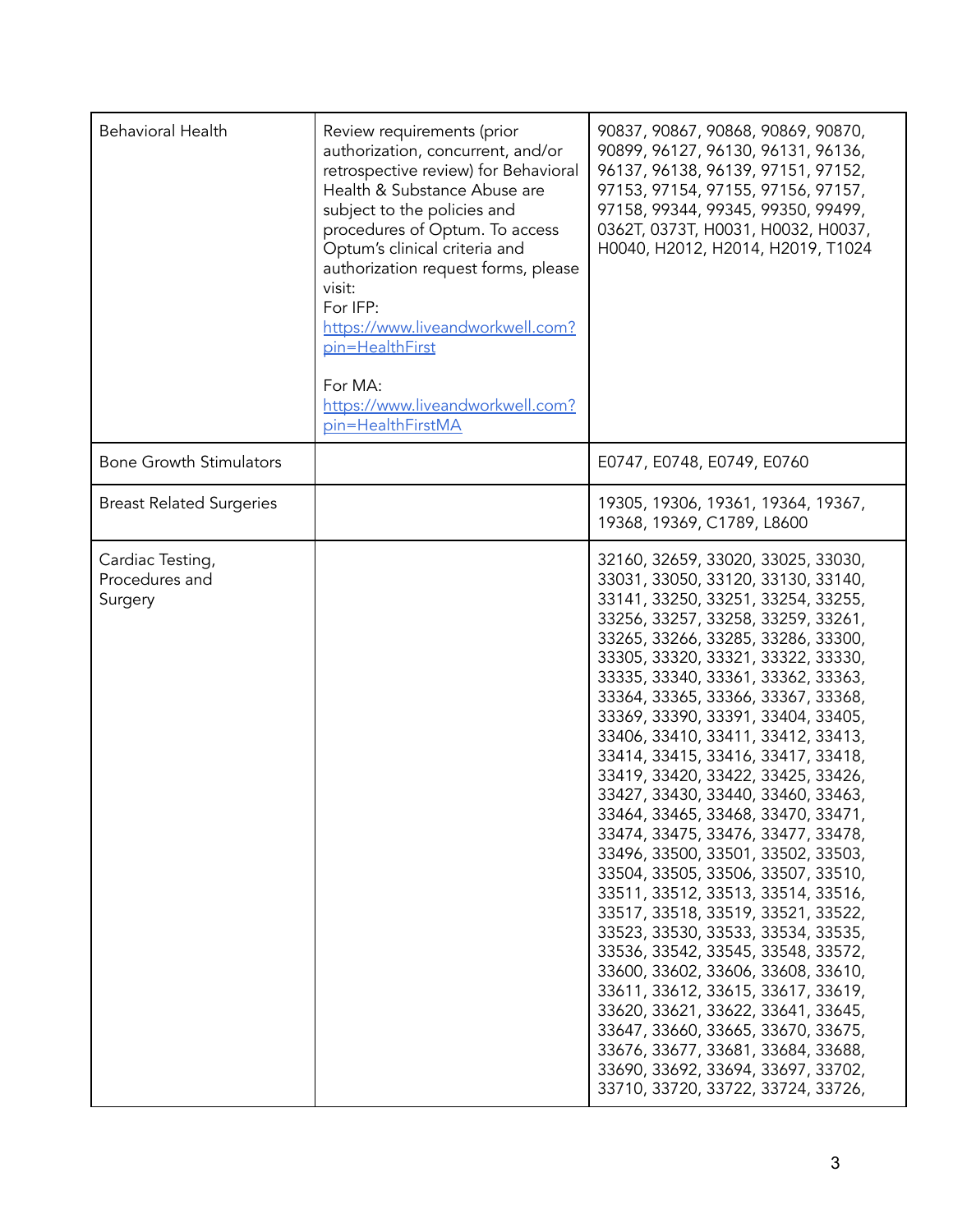|  | 33730, 33732, 33735, 33736, 33737, |
|--|------------------------------------|
|  | 33750, 33755, 33762, 33764, 33766, |
|  |                                    |
|  | 33767, 33768, 33770, 33771, 33774, |
|  |                                    |
|  | 33775, 33776, 33777, 33778, 33779, |
|  | 33780, 33781, 33782, 33783, 33786, |
|  |                                    |
|  | 33788, 33800, 33802, 33803, 33813, |
|  |                                    |
|  | 33814, 33820, 33822, 33824, 33840, |
|  | 33845, 33851, 33852, 33853, 33863, |
|  |                                    |
|  | 33864, 33875, 33877, 33880, 33881, |
|  |                                    |
|  | 33883, 33884, 33886, 33889, 33891, |
|  | 33910, 33915, 33916, 33917, 33920, |
|  |                                    |
|  | 33922, 33924, 33925, 33967, 33968, |
|  |                                    |
|  | 33970, 33971, 33973, 33974, 33975  |
|  | 33976, 33977, 33978, 33979, 33980, |
|  |                                    |
|  | 33981, 33982, 33983, 33990, 33991, |
|  | 33992, 33993, 34001, 34051, 34151, |
|  |                                    |
|  | 34401, 34451, 34502, 34701, 34702, |
|  |                                    |
|  | 34703, 34704, 34705, 34706, 34707, |
|  | 34708, 34709, 34710, 34711, 34808, |
|  |                                    |
|  | 34813, 34820, 34830, 34831, 34832, |
|  |                                    |
|  | 34833, 34834, 34841, 34842, 34843, |
|  | 34844, 34845, 34846, 34847, 34848, |
|  |                                    |
|  | 35005, 35013, 35021, 35022, 35081, |
|  |                                    |
|  | 35082, 35091, 35092, 35102, 35103, |
|  | 35111, 35112, 35121, 35122, 35131, |
|  |                                    |
|  | 35132, 35141, 35142, 35151, 35152, |
|  |                                    |
|  | 35211, 35216, 35241, 35246, 35271, |
|  | 35276, 35301, 35302, 35303, 35304, |
|  |                                    |
|  | 35305, 35306, 35311, 35331, 35341, |
|  |                                    |
|  | 35351, 35355, 35361, 35363, 35371, |
|  | 35372, 35390, 35400, 35501, 35506, |
|  |                                    |
|  | 35509, 35510, 35511, 35512, 35515, |
|  | 35516, 35518, 35521, 35522, 35523, |
|  |                                    |
|  | 35525, 35526, 35531, 35533, 35537, |
|  |                                    |
|  | 35538, 35539, 35540, 35556, 35558, |
|  | 35560, 35563, 35565, 35566, 35570, |
|  |                                    |
|  | 35571, 35583, 35585, 35587, 35600, |
|  | 35601, 35606, 35612, 35616, 35621, |
|  |                                    |
|  | 35623, 35626, 35631, 35637, 35638, |
|  |                                    |
|  | 35645, 35646, 35647, 35650, 35654, |
|  | 35656, 35661, 35663, 35665, 35666, |
|  |                                    |
|  | 35671, 35691, 35693, 35694, 35695, |
|  |                                    |
|  | 35697, 35700, 36823, 37197, 37200, |
|  | 37211, 37212, 37213, 37214, 37215, |
|  |                                    |
|  | 37216, 37217, 37218, 37220, 37221, |
|  |                                    |
|  | 37222, 37223, 37224, 37225, 37226, |
|  | 37227, 37228, 37229, 37230, 37231, |
|  |                                    |
|  | 37232, 37233, 37234, 37235, 37236, |
|  | 37237, 37238, 37239, 37246, 37247, |
|  |                                    |
|  | 37248, 37249, 49428, 61680, 61682, |
|  |                                    |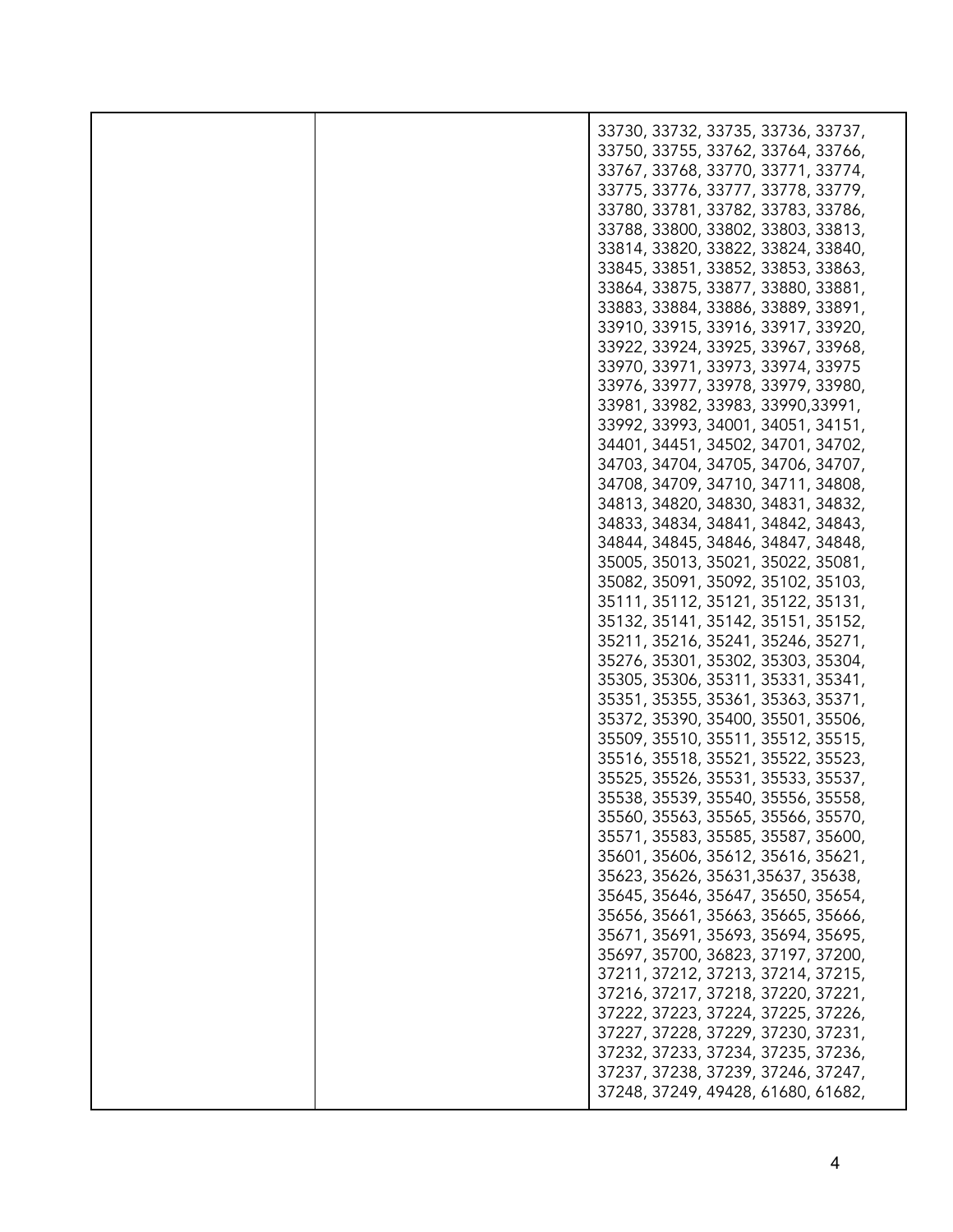|                                                          |                                                                                                                                                                                              | 61684, 61686, 61690, 61692, 61697,<br>61698, 61700, 61702, 61703, 61705,<br>61708, 61710, 61711, 92941, 92970,<br>92971, 92975, 92986, 92987, 92990,<br>93024, 93454, 93455, 93456, 93457,<br>93458, 93459, 93460, 93461, 93580,<br>93581, 93582, 93583, 93600, 93602,<br>93603, 93609, 93610, 93612, 93613,<br>93615, 93616, 93618, 93619, 93620,<br>93621, 93622, 93624, 93631, 93653,<br>93654, 93656, 93998, 0075T, 0076T,<br>0483T, 0484T, 0505T, 0643T, 0645T,<br>0646T, C1817, C9606, L8670 |
|----------------------------------------------------------|----------------------------------------------------------------------------------------------------------------------------------------------------------------------------------------------|----------------------------------------------------------------------------------------------------------------------------------------------------------------------------------------------------------------------------------------------------------------------------------------------------------------------------------------------------------------------------------------------------------------------------------------------------------------------------------------------------|
| Category III Codes /<br>New Technology                   | These codes may be considered<br>experimental and/or<br>investigational and may not be<br>covered by the Health Plan.                                                                        | S9090, S8948, S2202, Q0506, Q0504,<br>Q0503, Q0502, Q0501, Q0500, Q0499,<br>Q0498, Q0497, Q0496, Q0495, Q0494,<br>Q0493, Q0492, Q0491, Q0490, Q0489,<br>Q0488, Q0487, Q0486, Q0485, Q0484,<br>Q0483, Q0482, Q0481, Q0480, Q0479,<br>Q0477, L8605, E0766, E0446, 0654T,<br>0652T, 0647T, 0552T, 0466T, 0461T,<br>0459T, 0456T, 0455T, 0452T, 0451T,<br>0449T, 0235T, 0191T, 96922, 96921,<br>96920                                                                                                  |
| Chimeric Antigen<br>Receptor T Cell Therapy<br>$(CAR-T)$ | All services related to CAR-T<br>therapy require prior<br>authorization regardless if the<br>code is listed here or not.                                                                     | Q2054, Q2053, Q2042, C9081, C9076,<br>0540T, 0539T, 0538T, 0537T                                                                                                                                                                                                                                                                                                                                                                                                                                   |
| <b>Clinical Trials</b>                                   | All services related to a clinical<br>trial require authorization through<br>the Health Plan. This includes<br>services that would typically go<br>through other vendors such as<br>eviCore. |                                                                                                                                                                                                                                                                                                                                                                                                                                                                                                    |
| <b>Compression Garments</b>                              |                                                                                                                                                                                              | 29581, 29584                                                                                                                                                                                                                                                                                                                                                                                                                                                                                       |
| Continuous Glucose<br>Monitors and Supplies              |                                                                                                                                                                                              | A9274, A9276, A9277, A9278, E0784,<br>E0786, K0553, K0554, K0554, S5570,<br>S5571                                                                                                                                                                                                                                                                                                                                                                                                                  |
| <b>Cranial Remolding Device</b>                          |                                                                                                                                                                                              | S1040                                                                                                                                                                                                                                                                                                                                                                                                                                                                                              |
| <b>Dental Services</b>                                   | Any dental (tooth related) service<br>requires prior authorization<br>regardless if the code is listed or<br>not on this list (also see the<br>Maxillofacial section below).                 |                                                                                                                                                                                                                                                                                                                                                                                                                                                                                                    |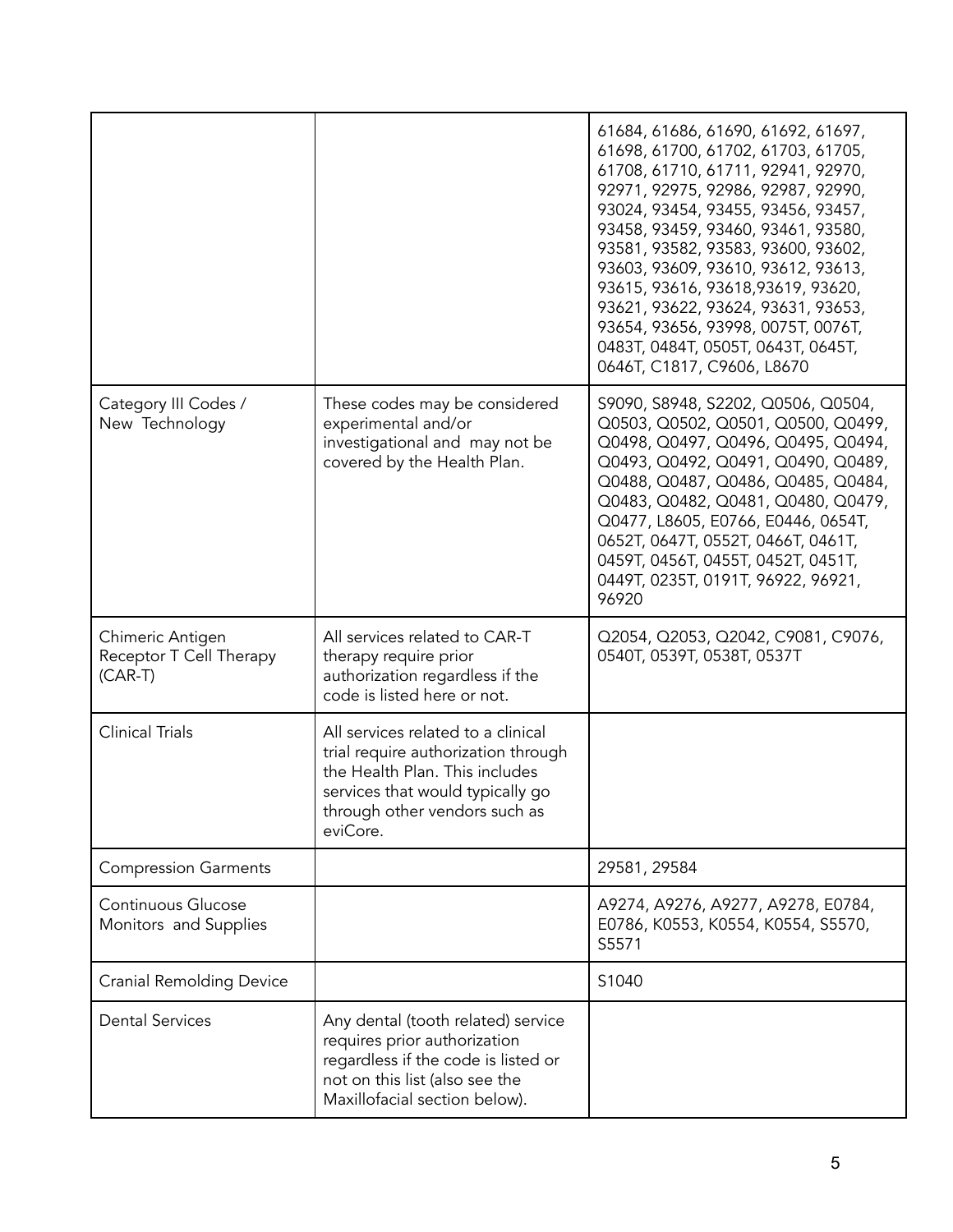| <b>Diabetic Test Supplies</b>                      | If supplies will be obtained<br>through a pharmacy, please see<br>formulary at myHFHP.org. No<br>authorization is required for<br>Roche products (Accu-Check).<br>For all other brands, please<br>submit an exceptions request<br>electronically via<br>www.covermymeds.com, by fax<br>(1-844-814-2259), or by phone<br>$(1 - 855 - 672 - 2755)$                                                                                                                                                         | A9275,, E2100, S5560, S5561                                                                                                                                                                                                                             |
|----------------------------------------------------|----------------------------------------------------------------------------------------------------------------------------------------------------------------------------------------------------------------------------------------------------------------------------------------------------------------------------------------------------------------------------------------------------------------------------------------------------------------------------------------------------------|---------------------------------------------------------------------------------------------------------------------------------------------------------------------------------------------------------------------------------------------------------|
|                                                    | If supplies will be obtained<br>through DME, please submit<br>authorization via Oscar's Provider<br>Portal at<br>https://provider.hioscar.com, call<br>844-522-5278 or by faxing the<br>Authorization Request Form<br>located at Providers<br>Authorizations to 844-965-9053<br>for IFP and 833-554-9046 for MA.<br>**Please note that for plans with<br>\$0 cost share, all preferred<br>diabetic test meters and supplies<br>must be obtained from Health<br>First Family Pharmacy to be<br>covered.** |                                                                                                                                                                                                                                                         |
| Drug Testing                                       |                                                                                                                                                                                                                                                                                                                                                                                                                                                                                                          | 0111U                                                                                                                                                                                                                                                   |
| Durable Medical Equipment<br>(DME)                 |                                                                                                                                                                                                                                                                                                                                                                                                                                                                                                          | 99190, 99191, 99192, A4459, E0170,<br>E0217, E0218, E0236, E0500, E0565,<br>E0574, E0575, E0604, E0610, E0615,<br>E0618, E0619, E0849, E0855, E0856,<br>E0910, E0920, E0930, E0941, E0946,<br>E0947, E0948, E1399, E1635, E1700,<br>E2000, K0108, K0730 |
| Extension/Flexion<br>Devices                       | Dynasplint                                                                                                                                                                                                                                                                                                                                                                                                                                                                                               | E1800, E1801, E1802, E1805, E1806,<br>E1810, E1811, E1812, E1815, E1816,<br>E1818, E1825, E1830, E1831                                                                                                                                                  |
| Ear / Hearing Related<br>Devices, Surgery, Testing | Otoplasty, Cochlear implant,<br>auditory implant, bone<br>anchored hearing aid                                                                                                                                                                                                                                                                                                                                                                                                                           | 69300, 69320, 69930, 95992, E2120,<br>S2230, S2235, V5030, V5040, V5050,<br>V5060, V5070, V5080, V5095, V5100,<br>V5120, V5130, V5140, V5150, V5171,<br>V5172, V5181, V5190, V5211, V5212,<br>V5213, V5214, V5215, V5221, V5230,                        |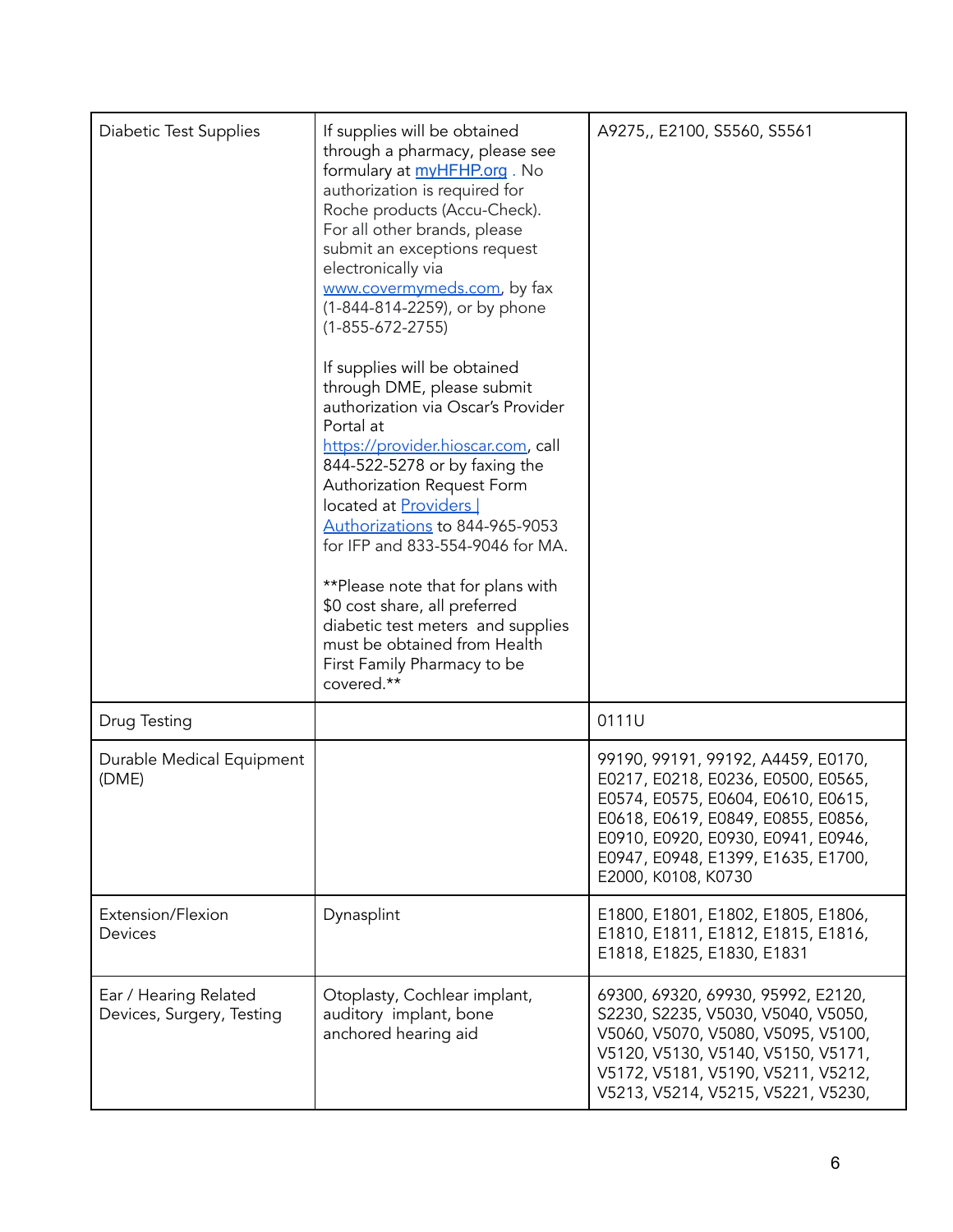|                                         |                                                                                                                                                                                   | V5242, V5243, V5244, V5245, V5246,<br>V5247, V5248, V5249, V5250, V5251,<br>V5252, V5253, V5254, V5255, V5256,<br>V5257, V5258, V5259, V5260, V5261,<br>V5262, V5263, V5267, V5268, V5269,<br>V5270, V5271, V5272, V5273, V5274,<br>V5281, V5282, V5283, V5284, V5285,<br>V5286, V5287, V5288, V5289, V5290,<br>V5298                                       |
|-----------------------------------------|-----------------------------------------------------------------------------------------------------------------------------------------------------------------------------------|-------------------------------------------------------------------------------------------------------------------------------------------------------------------------------------------------------------------------------------------------------------------------------------------------------------------------------------------------------------|
| External Defibrillator                  | LifeVest                                                                                                                                                                          | 93745,K0606,K0607,K0608,K0609,<br>E0617                                                                                                                                                                                                                                                                                                                     |
| Eye Related Surgery                     | Intacs, Blepharoplasty, Entropion<br>repair, Ectropion repair                                                                                                                     | 15820, 15821, 15822, 15823, 65760,<br>65765, 65767, 65771, 67900, 67901,<br>67902, 67903, 67904, 67906, 67908,<br>67909, 67911, 67914, 67915, 67916,<br>67917, 67921, 67922, 67923, 67924,<br>67950, J0178, J2503, J2778, J3396,<br>J3398, J7311, J7312, J7313, J7316,<br>S0515, S0800, S0810, V2785, V2790                                                 |
| Eye and Ear Implants<br>and Accessories |                                                                                                                                                                                   | C1783, L8609, L8610, L8612, L8613,<br>L8614, L8615, L8616, L8617, L8618,<br>L8619, L8625, L8627, L8628, L8629,<br>L8690, L8691, L8692, L8693, S0596                                                                                                                                                                                                         |
| Gastrectomy                             | Non-bariatric (surgical<br>treatment for GERD)                                                                                                                                    | 43620, 43621, 43622, 43631, 43632,<br>43633, 43634, 91299                                                                                                                                                                                                                                                                                                   |
| Gender Reassignment                     | Codes may not be exclusive to<br>Gender Reassignment.                                                                                                                             | 37241, 37242, 37243, 37244, 42140,<br>53400, 53405, 53410, 53415, 53420,<br>53425, 53430, 54120, 54125, 54130,<br>54135, 54520, 54522, 54660, 54690,<br>55175, 55180, 55970, 55980, 56620,<br>56625, 56630, 56631, 56632, 56633,<br>56634, 56637, 56640, 56800, 56805,<br>57106, 57107, 57109, 57110, 57111,<br>57291, 57292, 57295, 57296, 57335,<br>57426 |
| Genetic Testing                         | Due to the frequency of new<br>genetic tests coming to market,<br>individual codes that require prior<br>authorization will not be listed<br>here. Please visit eviCore's site at |                                                                                                                                                                                                                                                                                                                                                             |
|                                         | https://www.evicore.com/resource<br>s/healthplan/healthfirsthealthplans                                                                                                           |                                                                                                                                                                                                                                                                                                                                                             |
|                                         | Once there, click on "Lab                                                                                                                                                         |                                                                                                                                                                                                                                                                                                                                                             |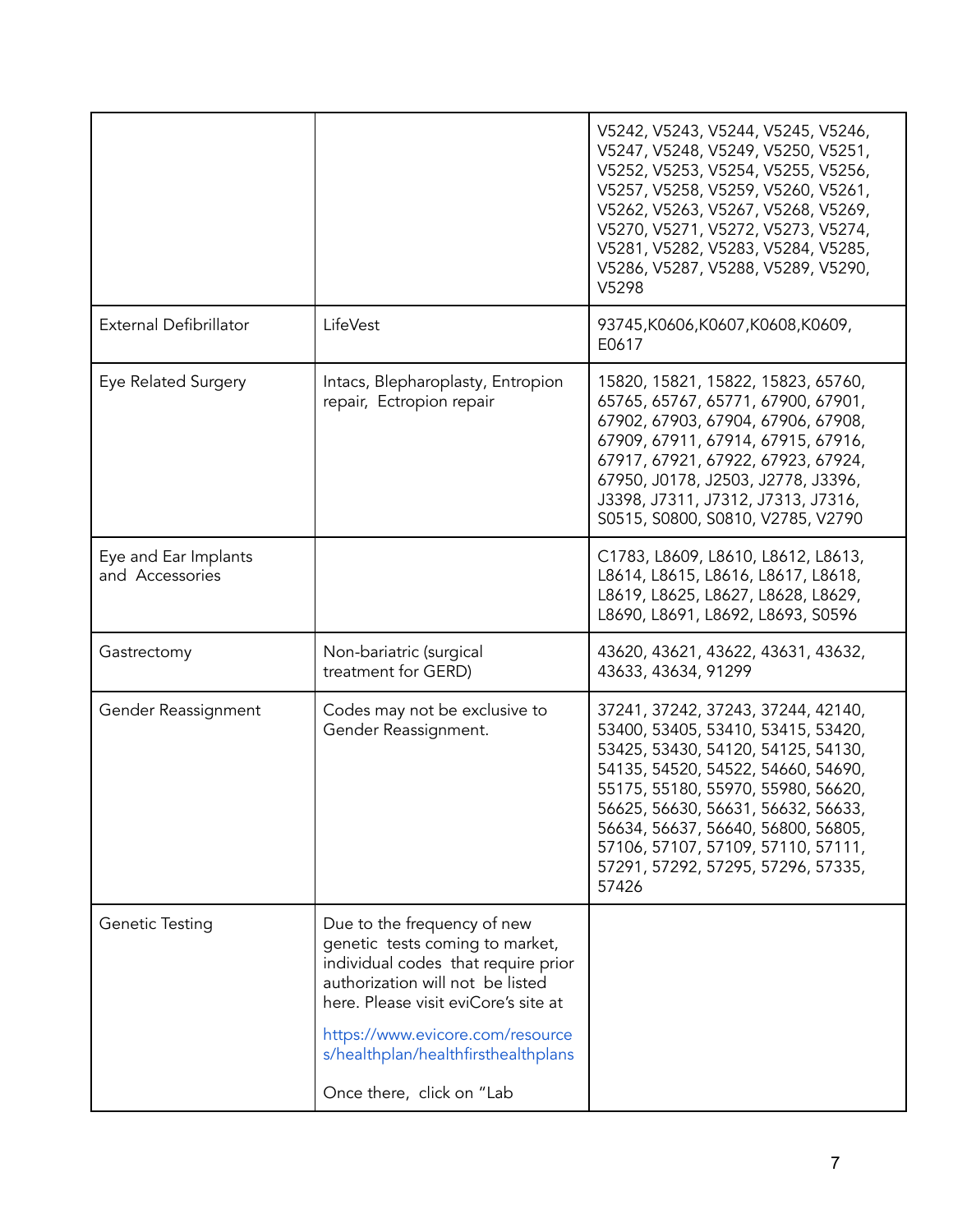|                                       | Management Code List" for the<br>most up to date listing of codes<br>that require prior authorization.<br>You may be required to enter the<br>health plan name in the search<br>area. Please search under "Health<br>First Florida Plans".<br>If the code is labeled "Requires"<br>Prior Authorization", please<br>submit your prior authorization<br>request directly to eviCore. You<br>may contact eviCore by phone at<br>877.825.7722 or via website at<br>https://www.evicore.com/res<br>ources/healthplan/healthfirst<br>healthplans<br>If the code is labeled "Review in<br>Panel" these codes will only<br>require prior authorization<br>through eviCore if any code<br>within the panel is labeled<br>"Requires Prior Authorization".<br>If none of the codes within the<br>panel are labeled "Requires<br>Prior Authorization", please<br>submit your request directly to<br>the Health Plan for review.<br>eviCore Healthcare does not<br>review requests being<br>performed in the following<br>locations: inpatient facility, |                                                                                                                                                                                                                                                                                                                                                                                                                                                                     |
|---------------------------------------|---------------------------------------------------------------------------------------------------------------------------------------------------------------------------------------------------------------------------------------------------------------------------------------------------------------------------------------------------------------------------------------------------------------------------------------------------------------------------------------------------------------------------------------------------------------------------------------------------------------------------------------------------------------------------------------------------------------------------------------------------------------------------------------------------------------------------------------------------------------------------------------------------------------------------------------------------------------------------------------------------------------------------------------------|---------------------------------------------------------------------------------------------------------------------------------------------------------------------------------------------------------------------------------------------------------------------------------------------------------------------------------------------------------------------------------------------------------------------------------------------------------------------|
|                                       | emergency room, and<br>23-hour observation.                                                                                                                                                                                                                                                                                                                                                                                                                                                                                                                                                                                                                                                                                                                                                                                                                                                                                                                                                                                                 |                                                                                                                                                                                                                                                                                                                                                                                                                                                                     |
| Gynecologic Treatment /<br>Procedures |                                                                                                                                                                                                                                                                                                                                                                                                                                                                                                                                                                                                                                                                                                                                                                                                                                                                                                                                                                                                                                             | 57280, 57305, 57307, 57308, 57311,<br>57531, 57540, 57545, 58140, 58146,<br>58150, 58152, 58180, 58200, 58210,<br>58267, 58275, 58280, 58285, 58400,<br>58410, 58520, 58540, 58548, 58575,<br>58605, 58611, 58700, 58720, 58740,<br>58750, 58752, 58760, 58822, 58825,<br>58940, 58943, 58950, 58951, 58952,<br>58953, 58954, 58956, 58957, 58958,<br>58960, 59120, 59121, 59130, 59135,<br>59136, 59140, 59350, 59830, 59850,<br>59851, 59852, 59855, 59856, 59857 |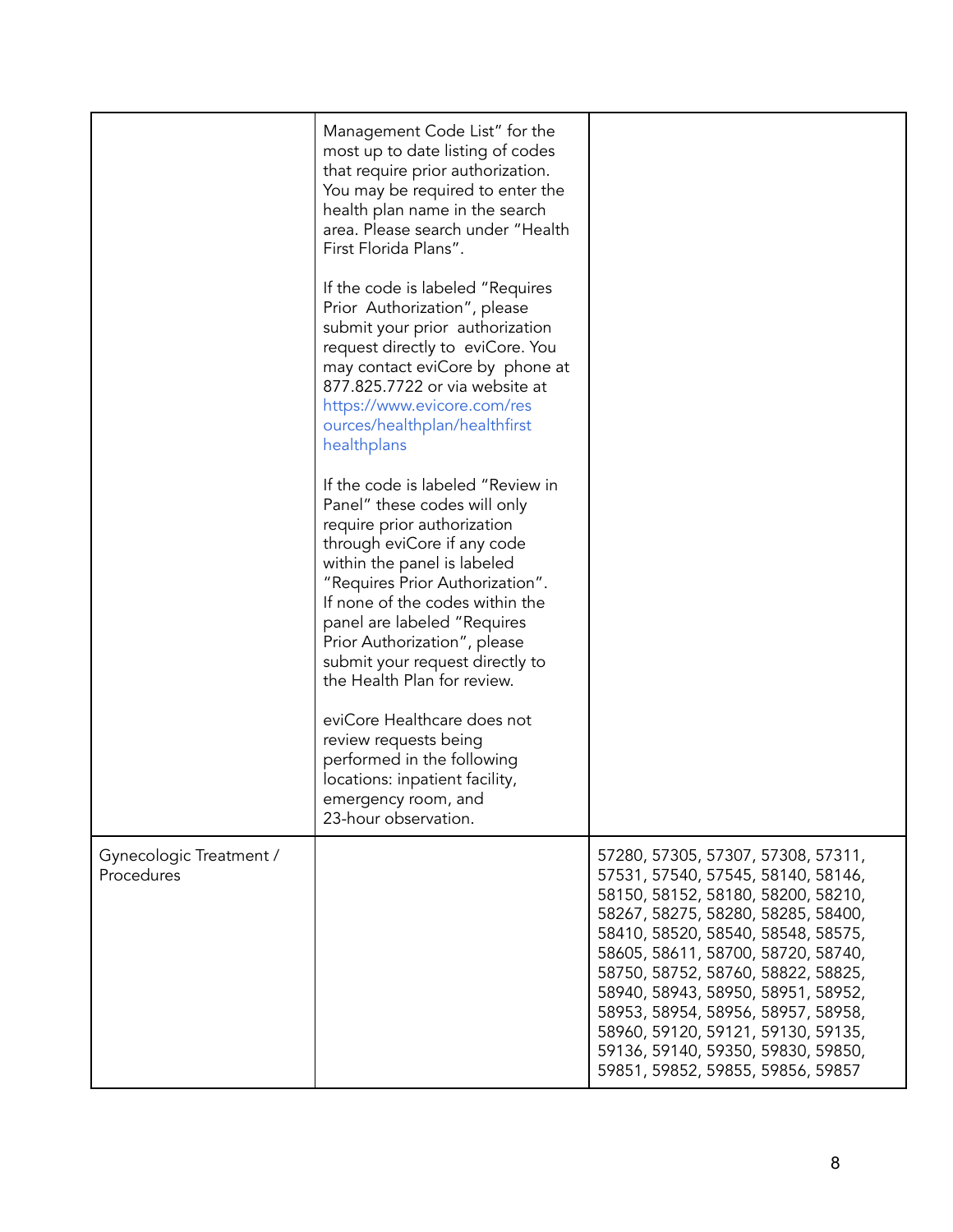| Head & Neck Treatment /<br>Procedures | These codes only require PA for<br>Medicare LOBs. | 20661, 20664, 21045, 21179, 21180,<br>21343, 21344, 21510, 21620, 21627,<br>31360, 31365, 31367, 31368, 31370,<br>31375, 31380, 31382, 31390, 31395,<br>31725, 31760, 31766, 31770, 31775,<br>31780, 31781, 31786, 31800, 31805,<br>32501, 32665, 35001, 35002, 35182,<br>35189, 35508, 35642, 35701, 35800,<br>35901, 38380, 38381, 38382, 41130,<br>41135, 41140, 41145, 41150, 41153,<br>41155, 42845, 42953, 42961, 42971,<br>43045, 43107, 43108, 43112, 43113,<br>43116, 43117, 43118, 43121, 43122,<br>43123, 43124, 43279, 43283, 43286,<br>43287, 43288, 43300, 43305, 43310,<br>43312, 43313, 43314, 43320, 43325,<br>43327, 43328, 43330, 43331, 43332,<br>43333, 43334, 43335, 43336, 43337,<br>43338, 43340, 43341, 43351, 43352,<br>43360, 43361, 43400, 43405, 43410,<br>43415, 43425, 43460, 59325, 60254,<br>60270, 60505, 60521, 60522, 60600,<br>60605, 61105, 61107, 61108, 61120,<br>61140, 61150, 61151, 61154, 61156,<br>61210, 61250, 61253, 61304, 61305,<br>61312, 61313, 61314, 61315, 61316,<br>61320, 61321, 61322, 61323, 61333,<br>61340, 61343, 61345, 61450, 61458,<br>61460, 61500, 61501, 61510, 61512,<br>61514, 61516, 61517, 61518, 61519,<br>61520, 61521, 61522, 61524, 61526,<br>61530, 61531, 61533, 61534, 61535,<br>61536, 61537, 61538, 61539, 61540,<br>61541, 61543, 61544, 61545, 61546,<br>61548, 61550, 61552, 61556, 61557,<br>61558, 61559, 61563, 61564, 61566,<br>61567, 61570, 61571, 61575, 61576,<br>61580, 61581, 61582, 61583, 61584,<br>61585, 61586, 61590, 61591, 61592,<br>61595, 61596, 61597, 61598, 61600,<br>61601, 61605, 61606, 61607, 61608,<br>61611, 61613, 61615, 61616, 61624,<br>61630, 61635, 61645, 61650, 61651,<br>61735, 61760, 62005, 62010, 62100, |
|---------------------------------------|---------------------------------------------------|--------------------------------------------------------------------------------------------------------------------------------------------------------------------------------------------------------------------------------------------------------------------------------------------------------------------------------------------------------------------------------------------------------------------------------------------------------------------------------------------------------------------------------------------------------------------------------------------------------------------------------------------------------------------------------------------------------------------------------------------------------------------------------------------------------------------------------------------------------------------------------------------------------------------------------------------------------------------------------------------------------------------------------------------------------------------------------------------------------------------------------------------------------------------------------------------------------------------------------------------------------------------------------------------------------------------------------------------------------------------------------------------------------------------------------------------------------------------------------------------------------------------------------------------------------------------------------------------------------------------------------------------------------------------------------------------------------------------------------------|
|                                       |                                                   | 62115, 62117, 62120, 62121, 62140,<br>62141, 62145, 62146, 62147, 62148,<br>62161, 62162, 62164, 62165, 62180,<br>62190, 62192, 62200, 62201, 62220,<br>62223, 62256, 62258, 69535, 69950                                                                                                                                                                                                                                                                                                                                                                                                                                                                                                                                                                                                                                                                                                                                                                                                                                                                                                                                                                                                                                                                                                                                                                                                                                                                                                                                                                                                                                                                                                                                            |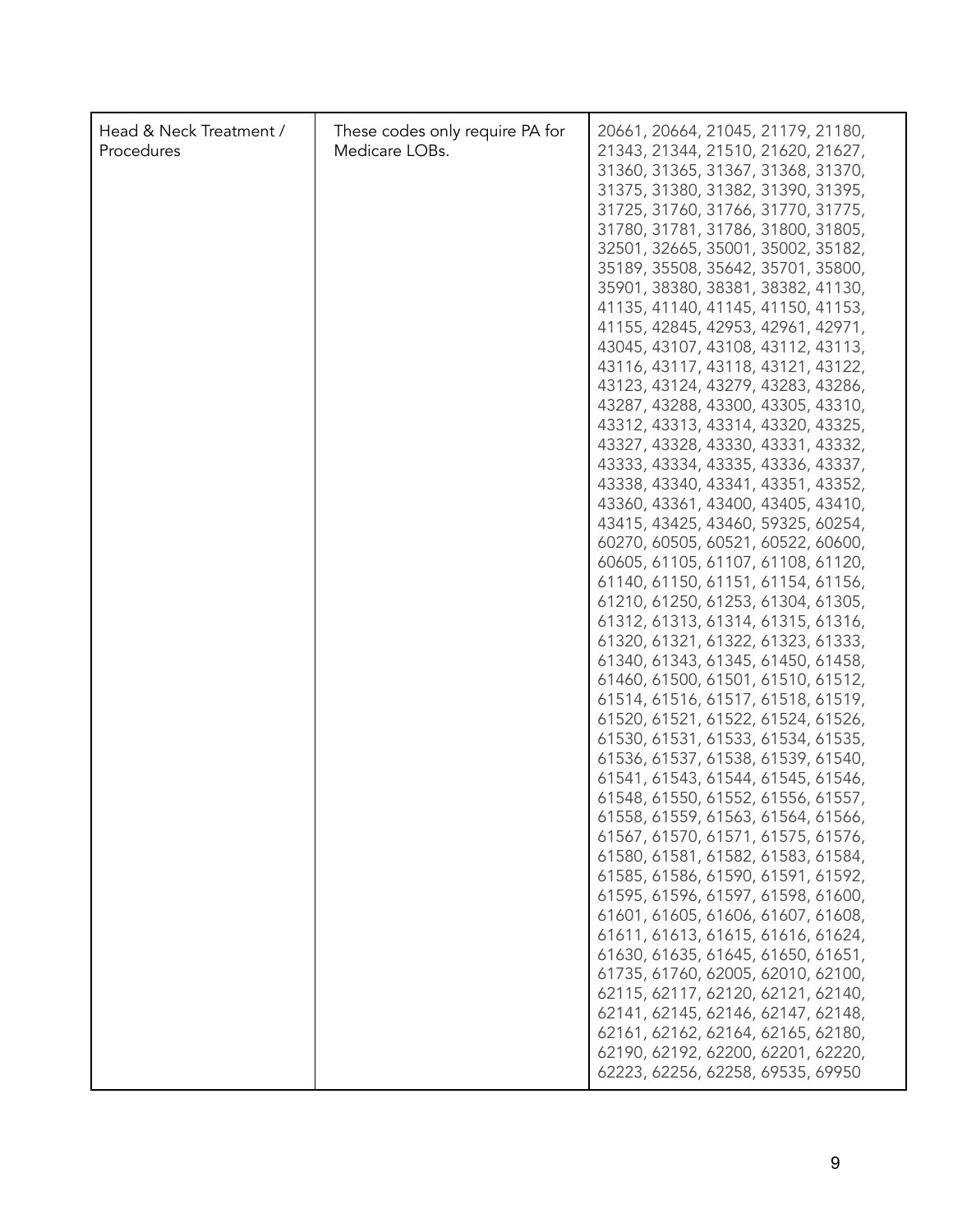| High-Tech Imaging (CT,<br>CTA, MRI, MRA, PET, 3D<br>rendering; including select<br>cardiac imaging/testing)<br>Home Health Services | For all high-tech imaging<br>requests, please contact<br>eviCore by phone at<br>877.825.7722 or via website<br>at<br>https://www.evicore.com/res<br>ources/healthplan/healthfirst<br>healthplans<br>eviCore Healthcare does not<br>review requests being<br>performed in the following<br>locations: inpatient facility,<br>emergency room, and<br>23-hour observation. | 70336, 70450, 70460, 70470, 70480,<br>70481, 70482, 70486, 70487, 70488,<br>70490, 70491, 70492, 70496, 70498,<br>70540, 70542, 70543, 70544, 70545,<br>70546, 70547, 70548, 70549, 70551,<br>70552, 70553, 70554, 70555, 71250,<br>71260, 71270, 71271, 71275, 71550,<br>71551, 71552, 71555, 72125, 72126,<br>72127, 72128, 72129, 72130, 72131,<br>72132, 72133, 72141, 72142, 72146,<br>72147, 72148, 72149, 72156, 72157,<br>72158, 72159, 72191, 72192, 72193,<br>72194, 72195, 72196, 72197, 72198,<br>73200, 73201, 73202, 73206, 73218,<br>73219, 73220, 73221, 73222, 73223,<br>73225, 73700, 73701, 73702, 73706,<br>73718, 73719, 73720, 73721, 73722,<br>73723, 73725, 74150, 74160, 74170,<br>74174, 74175, 74176, 74177, 74178,<br>74181, 74182, 74183, 74185, 74261,<br>74262, 74263, 74712, 74713, 75557,<br>75559, 75561, 75563, 75565, 75572,<br>75573, 75574, 75635, 76376, 76377,<br>76380, 76390, 76391, 76497, 76498,<br>76978, 77021, 77046, 77047, 77048,<br>77049, 77078, 77084, 78811, 78813,<br>78814, 78816, 93350, 93351, 93352,<br>0042T, 0220U, 0331T, 0332T, 0501T,<br>0502Т, 0503Т, 0504Т, 0609Т, 0610Т,<br>0611T, 0612T, 0623T, 0624T, 0625T,<br>0626T, 0633T, 0634T, 0635T, 0636T,<br>0637T, 0638T, 0648T, 0649T, C8900,<br>C8901, C8902, C8903, C8905, C8906,<br>C8908, C8909, C8910, C8911, C8912,<br>C8913, C8914, C8918, C8919, C8920,<br>C8931, C8932, C8933, C8934, C8935,<br>C8936, C9762, C9763, G0219, G0235,<br>S8037, S8042, S8085, S8092<br>G0152, G0158, G0160, G2169, S9122,<br>S9129, T1021 |
|-------------------------------------------------------------------------------------------------------------------------------------|-------------------------------------------------------------------------------------------------------------------------------------------------------------------------------------------------------------------------------------------------------------------------------------------------------------------------------------------------------------------------|------------------------------------------------------------------------------------------------------------------------------------------------------------------------------------------------------------------------------------------------------------------------------------------------------------------------------------------------------------------------------------------------------------------------------------------------------------------------------------------------------------------------------------------------------------------------------------------------------------------------------------------------------------------------------------------------------------------------------------------------------------------------------------------------------------------------------------------------------------------------------------------------------------------------------------------------------------------------------------------------------------------------------------------------------------------------------------------------------------------------------------------------------------------------------------------------------------------------------------------------------------------------------------------------------------------------------------------------------------------------------------------------------------------------------------------------------------------------------------------------------------------------------------------------|
| Home Birth                                                                                                                          | All home birth requests<br>require prior authorization.                                                                                                                                                                                                                                                                                                                 |                                                                                                                                                                                                                                                                                                                                                                                                                                                                                                                                                                                                                                                                                                                                                                                                                                                                                                                                                                                                                                                                                                                                                                                                                                                                                                                                                                                                                                                                                                                                                |
| Hospice                                                                                                                             | Outpatient (in-home) hospice care<br>does not require prior<br>authorization. Inpatient hospice<br>care requires authorization for all<br>lines of business.                                                                                                                                                                                                            |                                                                                                                                                                                                                                                                                                                                                                                                                                                                                                                                                                                                                                                                                                                                                                                                                                                                                                                                                                                                                                                                                                                                                                                                                                                                                                                                                                                                                                                                                                                                                |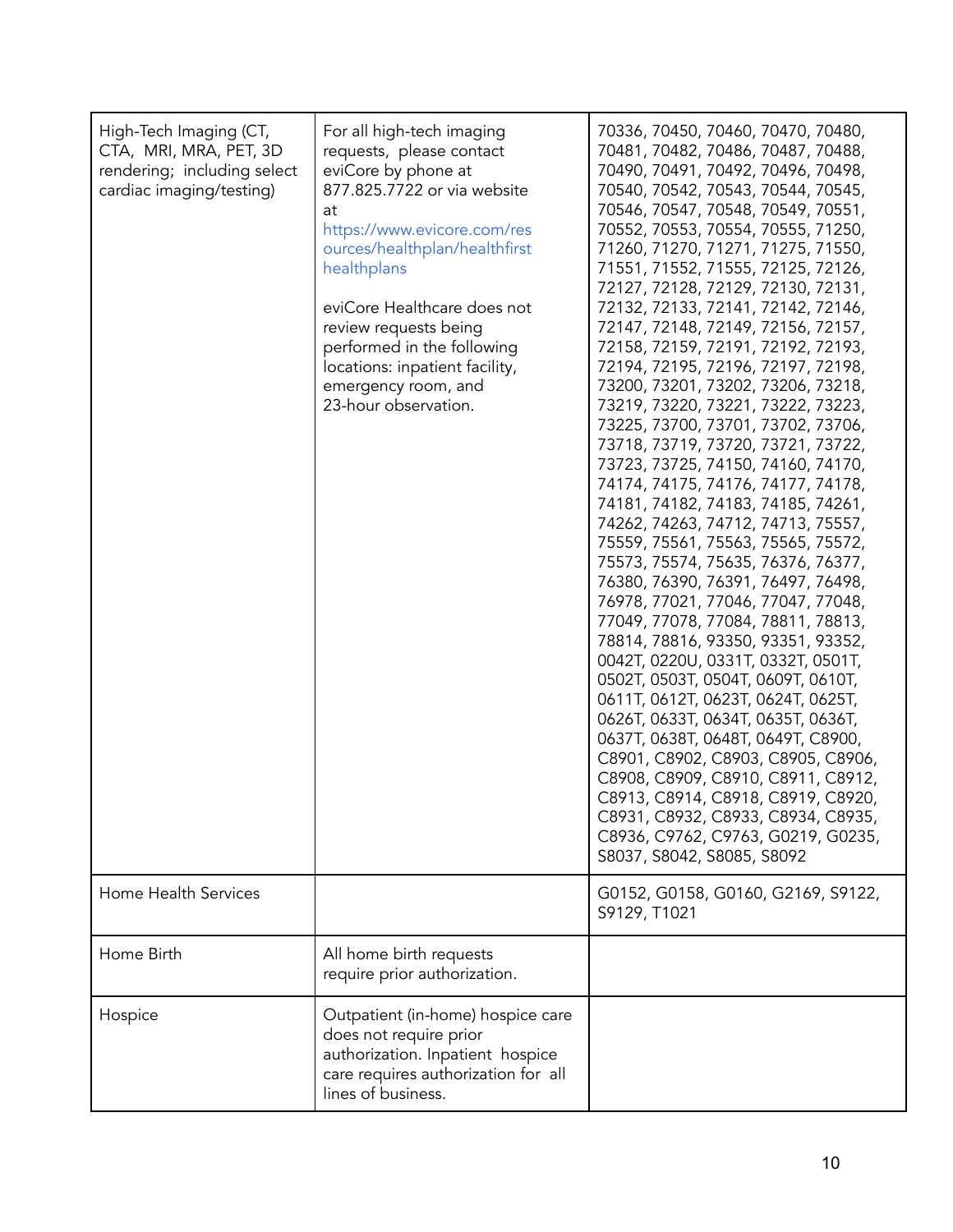| Hospital Beds and<br>Accessories                     |                                                                                                                                                                                                                                                                                                                                                                                                                                                                                                                                                                                                | E0193, E0194, E0250, E0251, E0255,<br>E0256, E0260, E0261, E0265, E0266,<br>E0270, E0271, E0272, E0277, E0290,<br>E0291, E0292, E0293, E0294, E0295,<br>E0296, E0297, E0300, E0301, E0302,<br>E0303, E0304, E0316, E0328, E0329,<br>E0371, E0372, E0373, E0462, E0911,<br>E0912, E0940 |
|------------------------------------------------------|------------------------------------------------------------------------------------------------------------------------------------------------------------------------------------------------------------------------------------------------------------------------------------------------------------------------------------------------------------------------------------------------------------------------------------------------------------------------------------------------------------------------------------------------------------------------------------------------|----------------------------------------------------------------------------------------------------------------------------------------------------------------------------------------------------------------------------------------------------------------------------------------|
| Hyperbaric Oxygen<br>Therapy                         |                                                                                                                                                                                                                                                                                                                                                                                                                                                                                                                                                                                                | A4575, G0277, 99183                                                                                                                                                                                                                                                                    |
| In-Home Safety<br>Assessment and Support<br>Services | Benefit is only available to<br>Health First Health Plans MA<br>plans (Classic, Value, Rewards,<br>and Secure). Not a covered<br>benefit for the AdventHealth<br>MA plans.                                                                                                                                                                                                                                                                                                                                                                                                                     | T1021, T1030, T1031                                                                                                                                                                                                                                                                    |
|                                                      | In-home Safety Assessments<br>limited to 1 hour every calendar<br>year post-hospitalization.<br>In-home support services limited<br>to 4 hours every calendar year<br>post-hospitalization.                                                                                                                                                                                                                                                                                                                                                                                                    |                                                                                                                                                                                                                                                                                        |
| Incontinence Procedures                              |                                                                                                                                                                                                                                                                                                                                                                                                                                                                                                                                                                                                | 64561, 64566, 64581, 64585, 64590,<br>64595                                                                                                                                                                                                                                            |
| Inpatient Hospital Stays                             | Any elective service to be<br>performed under inpatient<br>status requires prior<br>authorization. This applies to<br>both in network and<br>out-of-network facilities.<br>Any service that is categorized<br>as inpatient only on the CMS<br>Inpatient Only List, but is being<br>performed as outpatient,<br>requires prior authorization.<br>Please reference CMS.gov for the<br>most up to date Inpatient Only<br>List. Inpatient only services have<br>an OPPS status indicator (SI) of<br>"C" listed in addendum of each<br>year's OPPS/ASC final rule.<br>Emergent inpatient admissions |                                                                                                                                                                                                                                                                                        |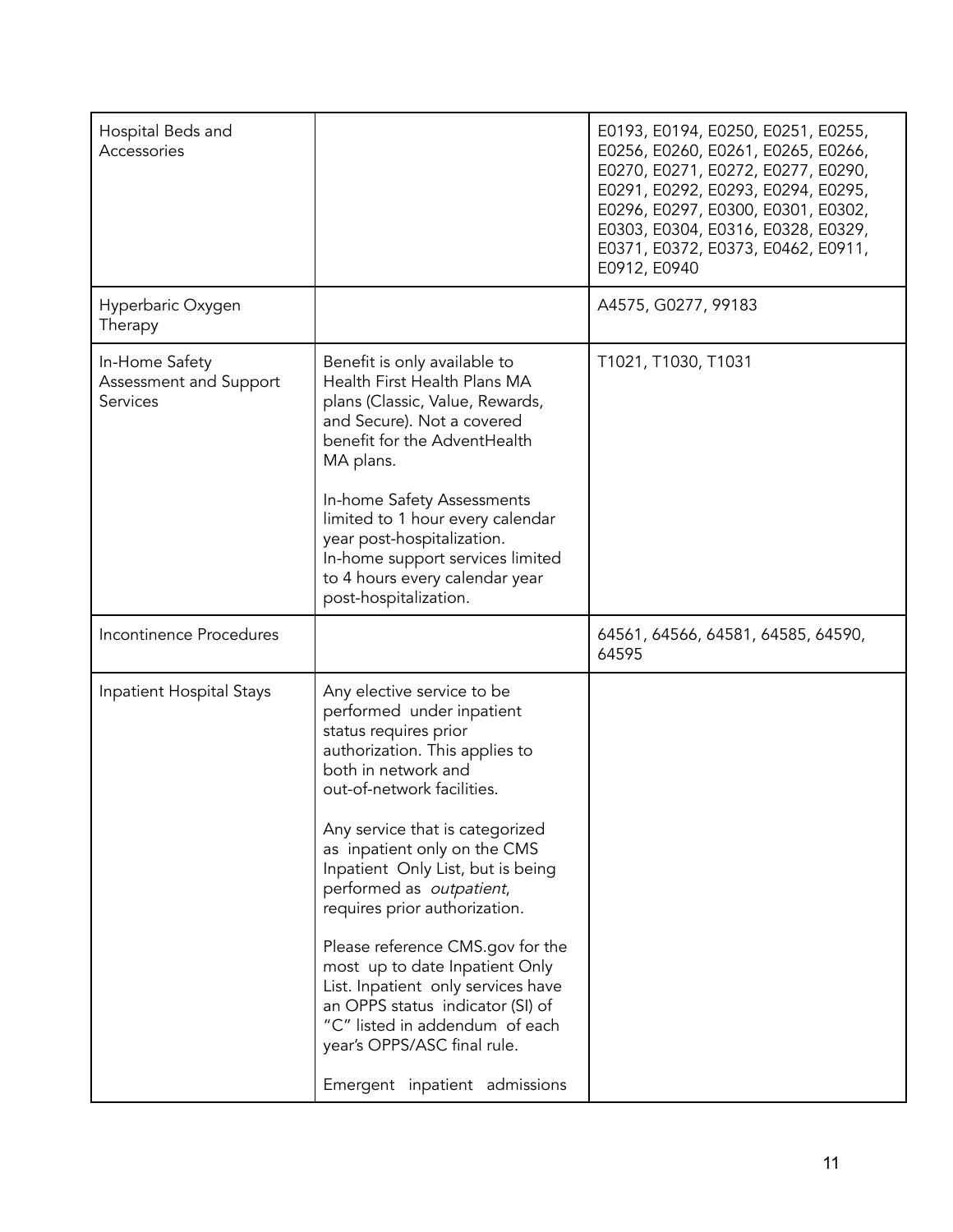|                                                                           | (both in and out-of-network)<br>require notification only.                                                                                                                                                                                                                                                                                                                                                                                                           |                                                                                                                                                                                                                                                                                                                                                                                                                                                                                                                                                                                                                                                                                           |
|---------------------------------------------------------------------------|----------------------------------------------------------------------------------------------------------------------------------------------------------------------------------------------------------------------------------------------------------------------------------------------------------------------------------------------------------------------------------------------------------------------------------------------------------------------|-------------------------------------------------------------------------------------------------------------------------------------------------------------------------------------------------------------------------------------------------------------------------------------------------------------------------------------------------------------------------------------------------------------------------------------------------------------------------------------------------------------------------------------------------------------------------------------------------------------------------------------------------------------------------------------------|
| Labor and Delivery<br>Admissions                                          | Authorization is only needed if<br>the newborn is admitted for<br>medical care after birth or for<br>labor/delivery at an out of<br>network facility.                                                                                                                                                                                                                                                                                                                |                                                                                                                                                                                                                                                                                                                                                                                                                                                                                                                                                                                                                                                                                           |
| Long Term Acute Care<br>Facilities (LTAC) and<br>Inpatient Rehabilitation | All LTAC and Inpatient<br>Rehabilitation requests require<br>authorization.                                                                                                                                                                                                                                                                                                                                                                                          |                                                                                                                                                                                                                                                                                                                                                                                                                                                                                                                                                                                                                                                                                           |
| Lymphedema Pump<br>and Supplies                                           |                                                                                                                                                                                                                                                                                                                                                                                                                                                                      | E0650, E0651, E0652, E0655, E0656,<br>E0657, E0660, E0665, E0666, E0667,<br>E0668, E0669, E0670, E0671, E0672,<br>E0673, E0675, E0676                                                                                                                                                                                                                                                                                                                                                                                                                                                                                                                                                     |
| <b>Maxillofacial Procedures</b><br>and Services                           | Please refer to the member<br>contract for specific covered and<br>excluded services. If the request is<br>dental (tooth) related,<br>authorization is required<br>regardless if the code is listed<br>here or not (all dental "D" codes<br>require prior authorization). In<br>addition, certain oral/maxillofacial<br>providers require authorization for<br>all services. Please contact the<br>Concierge team at 800-716-7737<br>for MA and 855-443-4735 for IFP | 20910, 20912, 21010, 21050, 21060,<br>21070, 21077, 21081, 21082, 21083,<br>21084, 21085, 21086, 21087, 21088,<br>21100, 21110, 21116, 21125, 21127,<br>21141, 21142, 21143, 21145, 21146,<br>21147, 21150, 21151, 21154, 21155,<br>21159, 21160, 21182, 21183, 21184,<br>21188, 21193, 21194, 21195, 21196,<br>21198, 21199, 21206, 21208, 21209,<br>21210, 21215, 21240, 21242, 21243,<br>21244, 21245, 21246, 21247, 21248,<br>21249, 21255, 21261, 21263, 21270,<br>21347, 21348, 21366, 21422, 21423,<br>21431, 21432, 21433, 21435, 21436,<br>31225, 31230, 31290, 31291, 42145,<br>42299, 42426, 64866, 64868, L8040,<br>L8041, L8042, L8043, L8044, L8045,<br>L8046, L8047, L8048 |
| Miscellaneous Codes,<br>Not Otherwise<br>Classified                       |                                                                                                                                                                                                                                                                                                                                                                                                                                                                      | 15999, 17999, 20999, 21499, 22899,<br>22999, 24999, 25999, 27599, 27899,<br>28899, 31299, 31599, 31899, 32999,<br>33999, 37799, 38589, 38999, 39499,<br>39599, 40899, 41599, 42999, 43499,<br>44238, 44799, 45399, 45999, 46999,<br>47379, 47399, 47999, 48999, 49329,<br>49999, 50549, 50949, 51597, 53899,<br>54699, 55899, 58579, 58679, 58999,<br>59899, 60699, 66999, 68899, 69799,<br>84999, 89398, 92499, 93985, 93986,<br>95999, 99078, 99199, C1889, C9069,<br>C9070, C9073, C9399, J0222, J3490,                                                                                                                                                                                |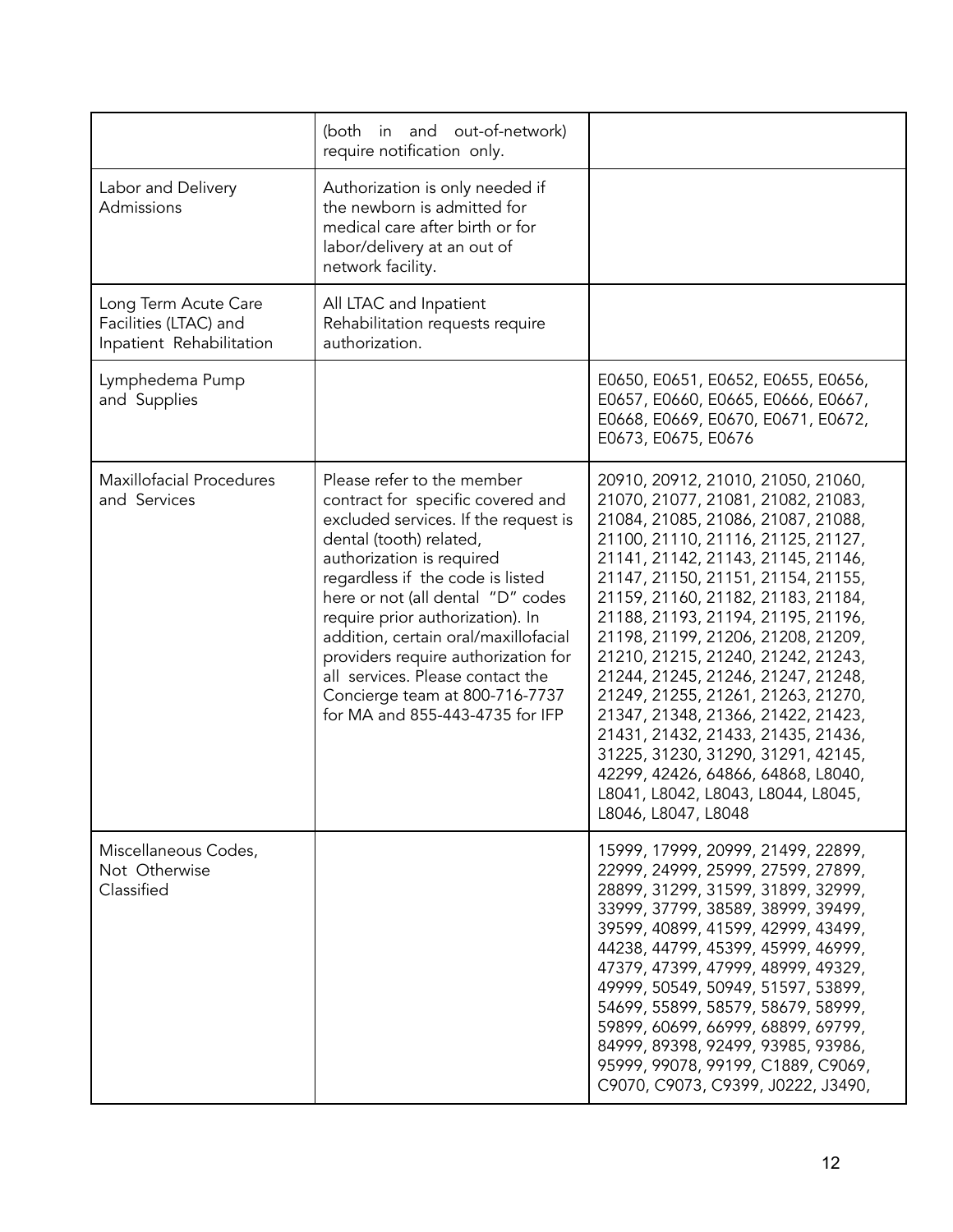|                                   |                                                                             | J3590, K0900, M0239, Q0239                                                                                                                                                                                                                                                                                                                                                                                                                                                                                                                                                                                                                                                                                                                                                                                                             |
|-----------------------------------|-----------------------------------------------------------------------------|----------------------------------------------------------------------------------------------------------------------------------------------------------------------------------------------------------------------------------------------------------------------------------------------------------------------------------------------------------------------------------------------------------------------------------------------------------------------------------------------------------------------------------------------------------------------------------------------------------------------------------------------------------------------------------------------------------------------------------------------------------------------------------------------------------------------------------------|
| Musculoskeletal<br>Surgery        |                                                                             | 20802, 20805, 20808, 20816, 20824,<br>20827, 20838, 21740, 21750, 21825,<br>23466, 23900, 23920, 24900, 24920,<br>24930, 24931, 24940, 25900, 25905,<br>25915, 25920, 25924, 25927, 27120,<br>27130, 27222, 27226, 27227, 27228,<br>27232, 27236, 27240, 27244, 27245,<br>27248, 27253, 27254, 27258, 27259,<br>27268, 27269, 27280, 27282, 27290,<br>27295, 27472, 27506, 27507, 27511,<br>27513, 27514, 27519, 27535, 27536,<br>27540, 27556, 27557, 27558, 27580,<br>27590, 27591, 27592, 27596, 27598,<br>27645, 27646, 27702, 27703, 27712,<br>27715, 27725, 27727, 27880, 27881,<br>27882, 27886, 27888,, 28110, 28750,,<br>28755, 28760,, 29800, 29804, 29915,<br>34712, 39501, 39503, 39540, 39541,<br>39545, 49605, 49606, 49610, 49611,<br>49659, 58240, 0095T, 0098T, 0163T,<br>0164T, 0165T, 0202T, G0412, G0414,<br>G0415 |
| Nasal Surgeries and<br>Procedures | Rhinoplasty, Septoplasty,<br><b>Balloon Sinuplasty</b>                      | 30400, 30410, 30420, 30430, 30435,<br>30450, 30460, 30462, 31295, 31296,<br>31297, 31298                                                                                                                                                                                                                                                                                                                                                                                                                                                                                                                                                                                                                                                                                                                                               |
| Neurostimulators and<br>Supplies  |                                                                             | 61850, 61860, 61863, 61864, 61867,<br>61868, 61880, 61885, 61886, 61888,<br>64553, 64555, 64561, 64566, 64568,<br>64569, 64570, 64575, 64580, 64581,<br>64585, 64590, 64595, C1767, C1778,<br>C1787, C1816, C1820, C1822, C1823,<br>E0740, E0744, E0745, E0755, E0762,<br>E0764, E0765, E0770, L8679, L8680,<br>L8681, L8682, L8683, L8684, L8685,<br>L8686, L8687, L8688, L8689, L8695,<br>L8696, S8130, S8131                                                                                                                                                                                                                                                                                                                                                                                                                        |
| Non-Emergency<br>Transportation   |                                                                             | 98966, 98967, 98968, 99082, A0080,<br>A0090, A0100, A0110, A0120, A0130,<br>A0160, A0426, A0428, S0215, S9975,<br>S9992, S9994, T2001, T2002, T2003,<br>T2004, T2005, T2049                                                                                                                                                                                                                                                                                                                                                                                                                                                                                                                                                                                                                                                            |
| Nuclear Medicine                  | For all nuclear medicine<br>requests, please contact<br>eviCore by phone at | 78012, 78013, 78014, 78015, 78016,<br>78018, 78020, 78070, 78071, 78072,<br>78075, 78102, 78103, 78104, 78185,                                                                                                                                                                                                                                                                                                                                                                                                                                                                                                                                                                                                                                                                                                                         |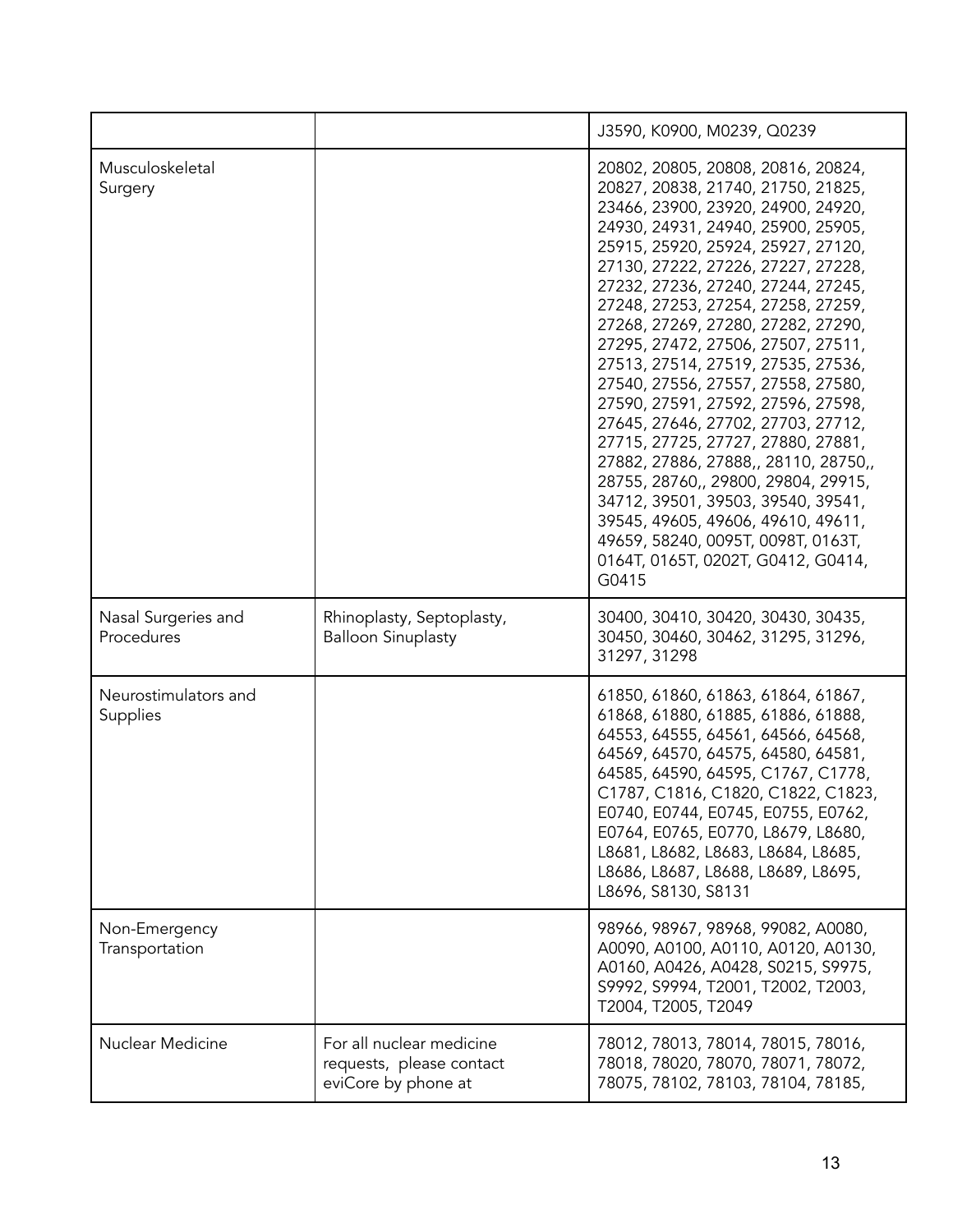|                                                                   | 877.825.7722 or via website<br>at<br>https://www.evicore.com/res<br>ources/healthplan/healthfirst<br>healthplans<br>eviCore Healthcare does not<br>review requests being<br>performed in the following<br>locations: inpatient facility,<br>emergency room, and<br>23-hour observation. | 78195, 78201, 78202, 78215, 78216,<br>78226, 78227, 78230, 78231, 78232,<br>78258, 78261, 78262, 78264, 78265,<br>78266, 78278, 78290, 78291, 78300,<br>78305, 78306, 78315, 78414, 78428,<br>78429, 78430, 78431, 78432, 78433,<br>78445, 78451, 78452, 78453, 78454,<br>78457, 78458, 78459, 78466, 78468,<br>78469, 78472, 78473, 78481, 78483,<br>78491, 78492, 78494, 78496, 78499,<br>78579, 78580, 78582, 78597, 78598,<br>78600, 78601, 78605, 78606, 78608,<br>78609, 78610, 78630, 78635, 78645,<br>78650, 78660, 78699, 78700, 78701,<br>78707, 78708, 78709, 78725, 78730,<br>78740, 78761, 78800, 78801, 78802,<br>78803, 78804, 78812, 78815, 78830,<br>78831, 78832, G0252, S8080                                                                                     |
|-------------------------------------------------------------------|-----------------------------------------------------------------------------------------------------------------------------------------------------------------------------------------------------------------------------------------------------------------------------------------|--------------------------------------------------------------------------------------------------------------------------------------------------------------------------------------------------------------------------------------------------------------------------------------------------------------------------------------------------------------------------------------------------------------------------------------------------------------------------------------------------------------------------------------------------------------------------------------------------------------------------------------------------------------------------------------------------------------------------------------------------------------------------------------|
| Nutritional Therapy<br>and Supplies                               | Enteral, Parenteral                                                                                                                                                                                                                                                                     | B4034, B4035, B4036, B4087, B4102,<br>B4103, B4104, B4149, B4150, B4152,<br>B4153, B4154, B4155, B4157, B4158,<br>B4159, B4160, B4161, B4162, B4164,<br>B4168, B4172, B4176, B4178, B4180,<br>B4185, B4189, B4193, B4197, B4199,<br>B4216, B4220, B4222, B4224, B5000,<br>B5100, B5200, B9002, B9004, B9006,<br>B9998, B9999, S9340, S9341, S9342,<br>S9343                                                                                                                                                                                                                                                                                                                                                                                                                          |
| Orthotics / Orthosis /<br>Braces / Prosthetics and<br>Accessories |                                                                                                                                                                                                                                                                                         | 29105, 29125, 29126, 29130, 29131,<br>29200, 29240, 29260, 29280, 29505,<br>29515, 29520, 29530, 29540, 29550,<br>29580, C1776, E1840, E1841, E8000,<br>E8001, E8002, L0112, L0170, L0456,<br>L0457, L0458, L0460, L0462, L0464,<br>L0470, L0480, L0482, L0484, L0486,<br>L0488, L0491, L0622, L0624, L0629,<br>L0631, L0632, L0634, L0635, L0636,<br>L0637, L0638, L0639, L0640, L0648,<br>L0650, L0651, L0700, L0710, L0810,<br>L0820, L0830, L0859, L0861, L1000,<br>L1005, L1200, L1230, L1300, L1310,<br>L1600, L1610, L1620, L1630, L1640,<br>L1650, L1652, L1660, L1680, L1685,<br>L1686, L1690, L1700, L1710, L1720,<br>L1730, L1755, L1832, L1833, L1834,<br>L1840, L1843, L1844, L1845, L1846,<br>L1847, L1848, L1851, L1852, L1860,<br>L1907, L1932, L1945, L1950, L1951, |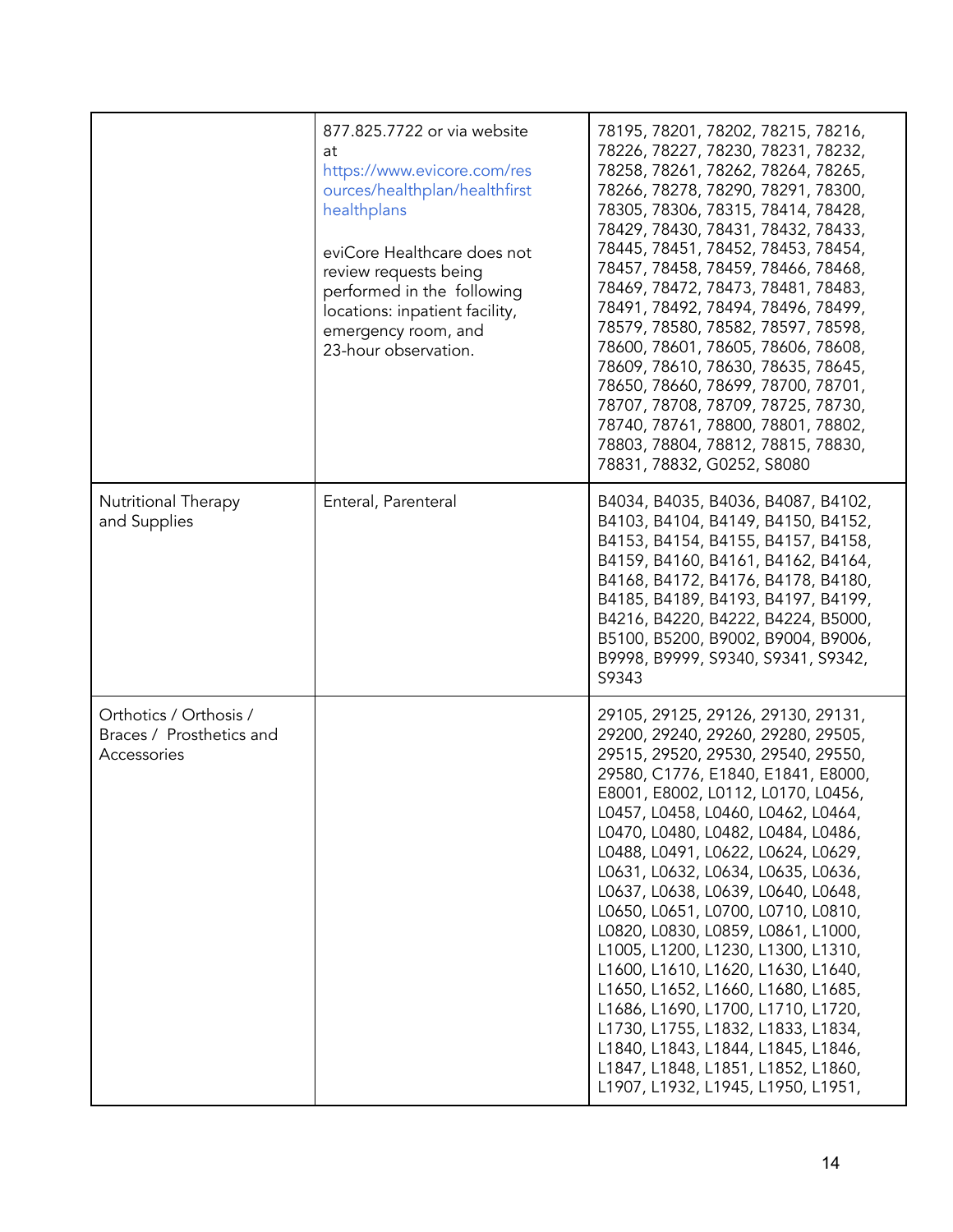|  | L1960, L1970, L2000, L2005, L2010, |
|--|------------------------------------|
|  |                                    |
|  | L2020, L2030, L2034, L2036, L2037, |
|  | L2038, L2106, L2108, L2112, L2114, |
|  | L2116, L2126, L2128, L2132, L2134, |
|  | L2136, L2350, L2510, L2520, L2525, |
|  | L2526, L2627, L2628, L3000, L3250, |
|  | L3330, L3671, L3674, L3720, L3730, |
|  | L3740, L3763, L3764, L3765, L3766, |
|  |                                    |
|  | L3808, L3900, L3901, L3904, L3960, |
|  | L3961, L3962, L3967, L3971, L3973, |
|  | L3975, L3976, L3977, L3978, L3981, |
|  | L4000, L4010, L4020, L4030, L4631, |
|  | L5000, L5010, L5020, L5050, L5060, |
|  | L5100, L5105, L5150, L5160, L5200, |
|  | L5210, L5220, L5230, L5250, L5270, |
|  | L5280, L5301, L5312, L5321, L5331, |
|  |                                    |
|  | L5341, L5400, L5410, L5420, L5430, |
|  | L5450, L5460, L5500, L5505, L5510, |
|  | L5520, L5530, L5535, L5540, L5560, |
|  | L5570, L5580, L5585, L5590, L5595, |
|  | L5600, L5610, L5611, L5613, L5614, |
|  | L5616, L5617, L5618, L5620, L5622, |
|  | L5624, L5626, L5628, L5629, L5630, |
|  | L5631, L5632, L5634, L5636, L5637, |
|  |                                    |
|  | L5638, L5639, L5640, L5642, L5643, |
|  | L5644, L5645, L5646, L5647, L5648, |
|  | L5649, L5650, L5651, L5652, L5653, |
|  | L5654, L5655, L5656, L5658, L5661, |
|  | L5665, L5666, L5668, L5670, L5671, |
|  | L5672, L5673, L5676, L5677, L5678, |
|  | L5679, L5680, L5681, L5682, L5683, |
|  | L5684, L5685, L5686, L5688, L5690, |
|  | L5692, L5694, L5695, L5696, L5697, |
|  |                                    |
|  | L5698, L5699, L5700, L5701, L5702, |
|  | L5703, L5704, L5705, L5706, L5707, |
|  | L5710, L5711, L5712, L5714, L5716, |
|  | L5718, L5722, L5724, L5726, L5728, |
|  | L5780, L5781, L5782, L5785, L5790, |
|  | L5795, L5810, L5811, L5812, L5814, |
|  | L5816, L5818, L5822, L5824, L5826, |
|  | L5828, L5830, L5840, L5845, L5848, |
|  |                                    |
|  | L5850, L5855, L5856, L5857, L5858, |
|  | L5859, L5910, L5920, L5925, L5930, |
|  | L5940, L5950, L5960, L5961, L5962, |
|  | L5964, L5966, L5968, L5969, L5970, |
|  | L5971, L5972, L5973, L5974, L5975, |
|  | L5976, L5978, L5979, L5980, L5981, |
|  | L5982, L5984, L5985, L5986, L5987, |
|  | L5988, L5990, L6000, L6010, L6020, |
|  | L6026, L6050, L6055, L6100, L6110, |
|  |                                    |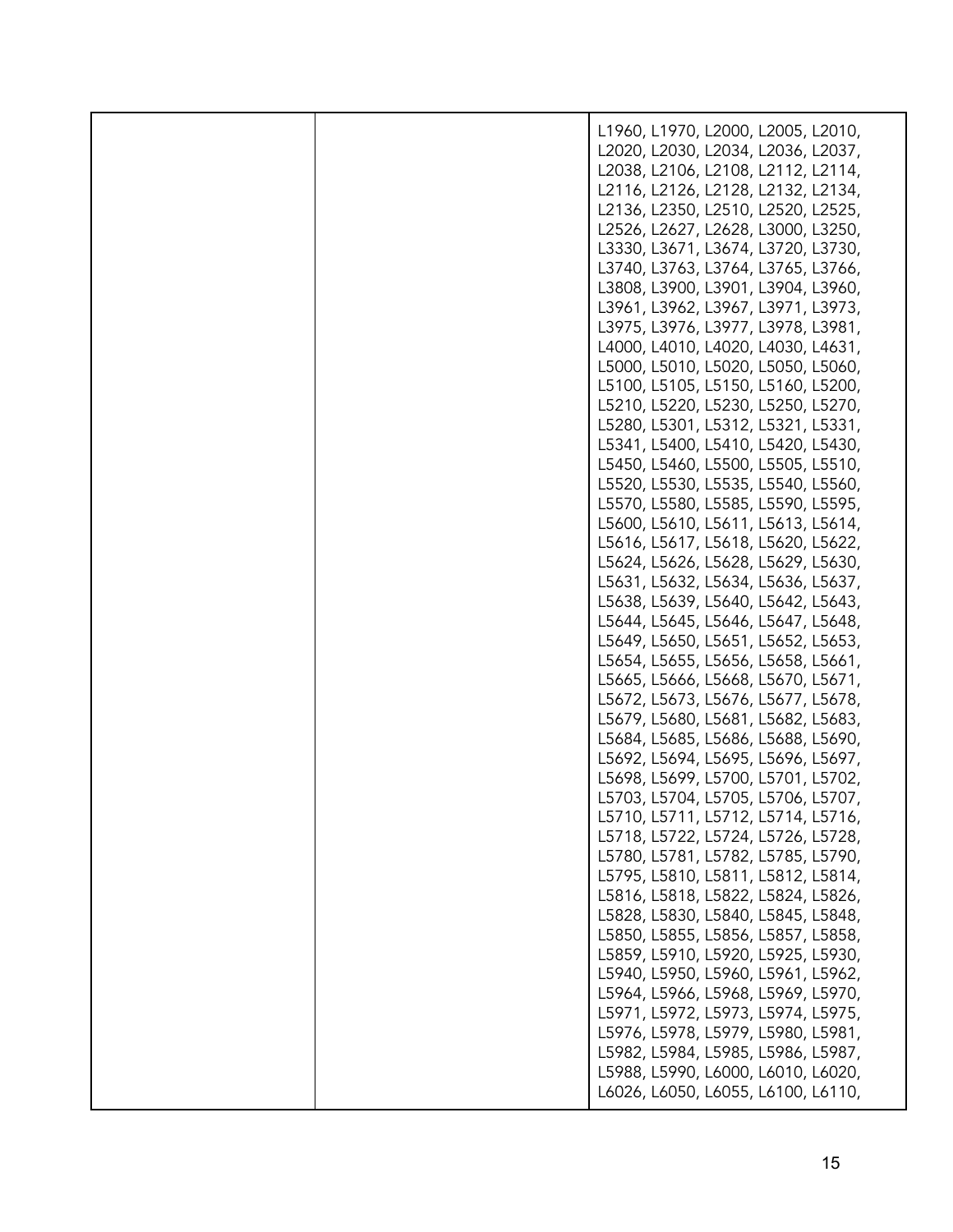|                              |                                                                                                                                                                                                                                                                                                                                                                                                                                                     | L6120, L6130, L6200, L6205, L6250,<br>L6300, L6310, L6320, L6350, L6360,<br>L6370, L6380, L6382, L6384, L6386,<br>L6388, L6400, L6450, L6500, L6550,<br>L6570, L6580, L6582, L6584, L6586,<br>L6588, L6590, L6600, L6605, L6610,<br>L6611, L6615, L6616, L6620, L6621,<br>L6623, L6624, L6625, L6628, L6629,<br>L6630, L6632, L6635, L6637, L6638,<br>L6640, L6641, L6642, L6645, L6646,<br>L6647, L6648, L6650, L6655, L6660,<br>L6665, L6670, L6672, L6675, L6676,<br>L6677, L6680, L6682, L6684, L6686,<br>L6687, L6688, L6689, L6690, L6691,<br>L6692, L6693, L6694, L6695, L6696,<br>L6697, L6698, L6703, L6704, L6706,<br>L6707, L6708, L6709, L6711, L6712,<br>L6713, L6714, L6715, L6721, L6722,<br>L6805, L6810, L6880, L6881, L6882,<br>L6883, L6884, L6885, L6895, L6900,<br>L6905, L6910, L6915, L6920, L6925,<br>L6930, L6935, L6940, L6945, L6950,<br>L6955, L6960, L6965, L6970, L6975,<br>L7007, L7008, L7009, L7040, L7045,<br>L7170, L7180, L7181, L7185, L7186,<br>L7190, L7191, L7259, L7360, L7362,<br>L7364, L7366, L7400, L7401, L7402,<br>L7403, L7404, L7405, L7499, L7600,<br>L8032, L8035, L8415, L8435, L8465,<br>L8485, L8500, L8631, L8641, L8659,<br>V2623, V2627, V2629 |
|------------------------------|-----------------------------------------------------------------------------------------------------------------------------------------------------------------------------------------------------------------------------------------------------------------------------------------------------------------------------------------------------------------------------------------------------------------------------------------------------|---------------------------------------------------------------------------------------------------------------------------------------------------------------------------------------------------------------------------------------------------------------------------------------------------------------------------------------------------------------------------------------------------------------------------------------------------------------------------------------------------------------------------------------------------------------------------------------------------------------------------------------------------------------------------------------------------------------------------------------------------------------------------------------------------------------------------------------------------------------------------------------------------------------------------------------------------------------------------------------------------------------------------------------------------------------------------------------------------------------------------------------------------------------------------------------------------------|
| <b>Outpatient Procedures</b> | Please search for a specific<br>category and/or code within this<br>authorization list for specific<br>instructions.<br>Any service that is categorized<br>as inpatient only on the CMS<br>Inpatient Only List, but is being<br>performed as outpatient,<br>requires prior authorization<br>regardless if the service/code is<br>listed on this authorization list<br>or not.<br>Please reference CMS.gov for the<br>most up to date Inpatient Only |                                                                                                                                                                                                                                                                                                                                                                                                                                                                                                                                                                                                                                                                                                                                                                                                                                                                                                                                                                                                                                                                                                                                                                                                         |
|                              | List. Inpatient only services have<br>an OPPS status indicator (SI) of                                                                                                                                                                                                                                                                                                                                                                              |                                                                                                                                                                                                                                                                                                                                                                                                                                                                                                                                                                                                                                                                                                                                                                                                                                                                                                                                                                                                                                                                                                                                                                                                         |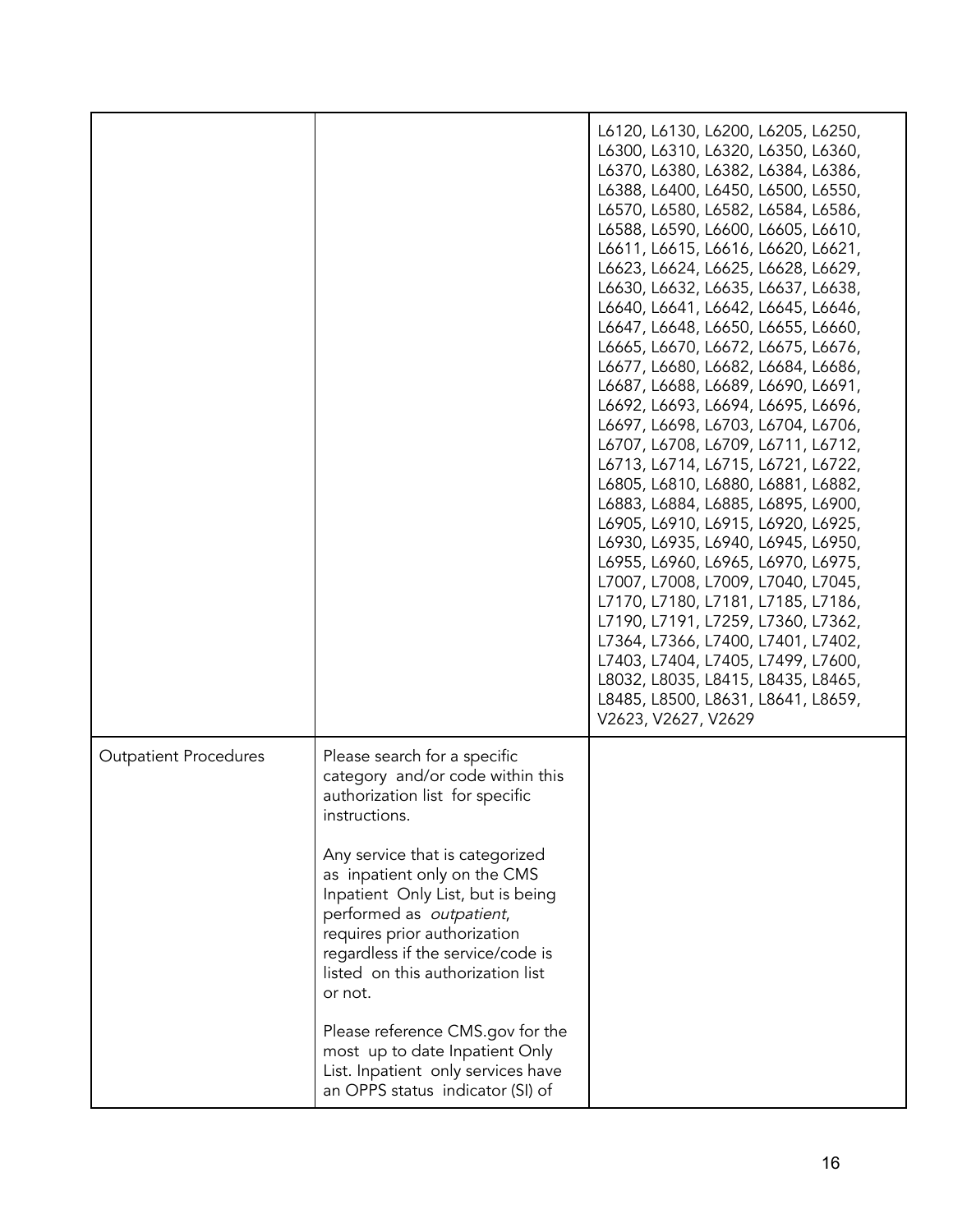|                 | "C" listed in addendum of each<br>year's OPPS/ASC final rule.                                                                                                                                                                                                                                                                                                |                                                                                                                                                                                                                                                                                                                                                                                                                                                                                                                                                                                                                                                                                                                                                                                                                                                                                                                                                |
|-----------------|--------------------------------------------------------------------------------------------------------------------------------------------------------------------------------------------------------------------------------------------------------------------------------------------------------------------------------------------------------------|------------------------------------------------------------------------------------------------------------------------------------------------------------------------------------------------------------------------------------------------------------------------------------------------------------------------------------------------------------------------------------------------------------------------------------------------------------------------------------------------------------------------------------------------------------------------------------------------------------------------------------------------------------------------------------------------------------------------------------------------------------------------------------------------------------------------------------------------------------------------------------------------------------------------------------------------|
| Oxygen Therapy  |                                                                                                                                                                                                                                                                                                                                                              | E0430, E0431, E0433, E0434, E0435,<br>E0439, E0440, E0445, E1390, E1391,<br>E1392, K0738                                                                                                                                                                                                                                                                                                                                                                                                                                                                                                                                                                                                                                                                                                                                                                                                                                                       |
| Pain Pumps      | For all pain pump requests,<br>please contact eviCore by<br>phone at 877.825.7722 or via<br>website at<br>https://www.evicore.com/res<br>ources/healthplan/healthfirst<br>healthplans<br>eviCore Healthcare does not<br>review requests being<br>performed in the following<br>locations: inpatient facility,<br>emergency room, and<br>23-hour observation. | C1772, C1891, C2626, E0782, E0783,<br>E0785, E0791, K0455                                                                                                                                                                                                                                                                                                                                                                                                                                                                                                                                                                                                                                                                                                                                                                                                                                                                                      |
| Penile Implants |                                                                                                                                                                                                                                                                                                                                                              | 54400, 54401, 54405, 54406, 54408,<br>54410, 54411, 54415, 54416, 54417,<br>C1813, C2622, L7900                                                                                                                                                                                                                                                                                                                                                                                                                                                                                                                                                                                                                                                                                                                                                                                                                                                |
| Pharmaceuticals | Physician-Administered Drugs<br>(e.g., Botulinum toxin,<br>intravenous Immunoglobulin,<br>amifostine, leucovorin calcium,<br>peginesatide)                                                                                                                                                                                                                   | 00176, 00192, 00211, 00214, 00215,<br>00474, 00524, 00540, 00542, 00546,<br>00560, 00561, 00562, 00567, 00580,<br>00604, 00632, 00792, 00794, 00796,<br>00802, 00844, 00846, 00848, 00864,<br>00865, 00866, 00868, 00882, 00904,<br>00908, 00932, 00934, 00936, 00944,<br>01140, 01150, 01212, 01214, 01232,<br>01234, 01272, 01274, 01404, 01442,<br>01444, 01486, 01502, 01634, 01636,<br>01638, 01652, 01654, 01656, 01756,<br>01990, 90284, 90378, 95805, C9075,<br>C9076, C9077, C9079, C9257, J0129,<br>J0180, J0185, J0202, J0221, J0224,<br>J0256, J0257, J0364, J0490, J0517,<br>J0565, J0584, J0585, J0586, J0587,<br>J0588, J0596, J0597, J0598, J0599,<br>J0606, J0638, J0888,, J0897, J1290,<br>J1300, J1301, J1303, J1305, J1322,<br>J1325, J1426, J1428, J1458, J1459,<br>J1460, J1555, J1556, J1557, J1559,<br>J1560, J1561, J1566, J1568, J1569,<br>J1572, J1575, J1599, J1602,, J1628,<br>J1743, J1744, J1745, J1746, J1786, |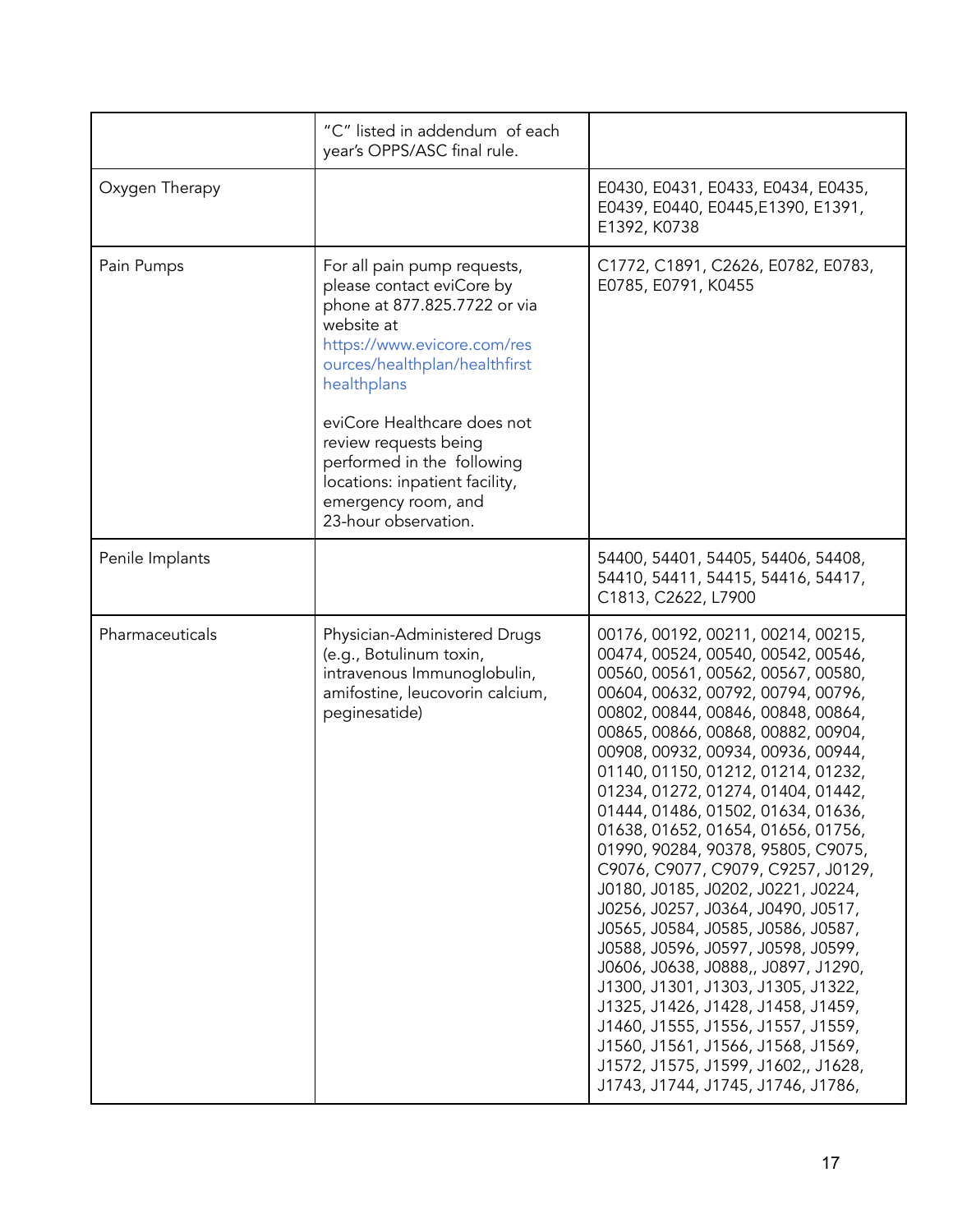|                                      |                                                                                                                                                                                                                                                                                                                                    | J1823,, J1931,, J1951, J2170, J2182,<br>J2278, J2315, J2323, J2326, J2350,<br>J2357, J2406,,, J2502, J2504, J2505,<br>J2507, J2786, J2793, J2796,, J2840,,<br>J2941, J3060, J3245,, J3285, J3304,,<br>J3316, J3357, J3358, J3380, J3385,<br>J3397, J3399, J3489, J7170, J7175,<br>J7179, J7180, J7181, J7182, J7183,<br>J7185, J7186, J7187, J7188, J7189,<br>J7190, J7192, J7193, J7194, J7195,<br>J7198, J7199, J7200, J7201, J7202,<br>J7203, J7205, J7207, J7208, J7209,<br>J7210, J7211, J7318, J7320, J7321,<br>J7322, J7323, J7324, J7325, J7326,<br>J7327, J7328, J7330, J7639, J7682,,<br>J9215, J9226, Q4081, Q5101, Q5103,<br>Q5104, Q5121                                                    |
|--------------------------------------|------------------------------------------------------------------------------------------------------------------------------------------------------------------------------------------------------------------------------------------------------------------------------------------------------------------------------------|----------------------------------------------------------------------------------------------------------------------------------------------------------------------------------------------------------------------------------------------------------------------------------------------------------------------------------------------------------------------------------------------------------------------------------------------------------------------------------------------------------------------------------------------------------------------------------------------------------------------------------------------------------------------------------------------------------|
| Physical and<br>Occupational Therapy | For members under the age of 9,<br>authorization is required after the<br>initial evaluation. For members<br>over the age of 9, authorization<br>is required after 20 visits for MA<br>and 5 visits for IFP.                                                                                                                       | 90901, 90912, 90913, 94667, 94668,<br>95851, 95852, 95860, 95861, 95863,<br>95864, 95867, 95868, 95869, 95870,<br>95872, 95885, 95886, 95887, 95905,<br>95907, 95908, 95909, 95910, 95911,<br>95912, 95913, 95925, 95926, 95927,<br>95937, 95938, 95992, 95999, 96110,<br>96112, 96113, 96125, 96127, 97010,<br>97012, 97018, 97022, 97024, 97026,<br>97032, 97033, 97034, 97035, 97036,<br>97039, 97110, 97112, 97113, 97116,<br>97124, 97129, 97130, 97139, 97140,<br>97530, 97533, 97535, 97542, 97750,<br>97755, 97760, 97761, 97763, 97799,<br>98960, 98961, 98962, 98966, 98967,<br>98968, 99078, 99366, 99368, 97014,<br>97016, G0237, G0238, G0239, G0281,<br>G0282, G0283, G0329, S8948,, S9090 |
| Seat / Lift Mechanisms               |                                                                                                                                                                                                                                                                                                                                    | E0630, E0635, E0636, E0637, E0638,<br>E0641, E0642                                                                                                                                                                                                                                                                                                                                                                                                                                                                                                                                                                                                                                                       |
| <b>Skilled Nursing Facilities</b>    | Authorization is required for<br>any inpatient, skilled nursing<br>admission. If the member is<br>currently inpatient at a skilled<br>nursing facility for which the<br>Health Plan is not covering the<br>admission (e.g. custodial care,<br>long term care), authorization is<br>required for any additional<br>services such as |                                                                                                                                                                                                                                                                                                                                                                                                                                                                                                                                                                                                                                                                                                          |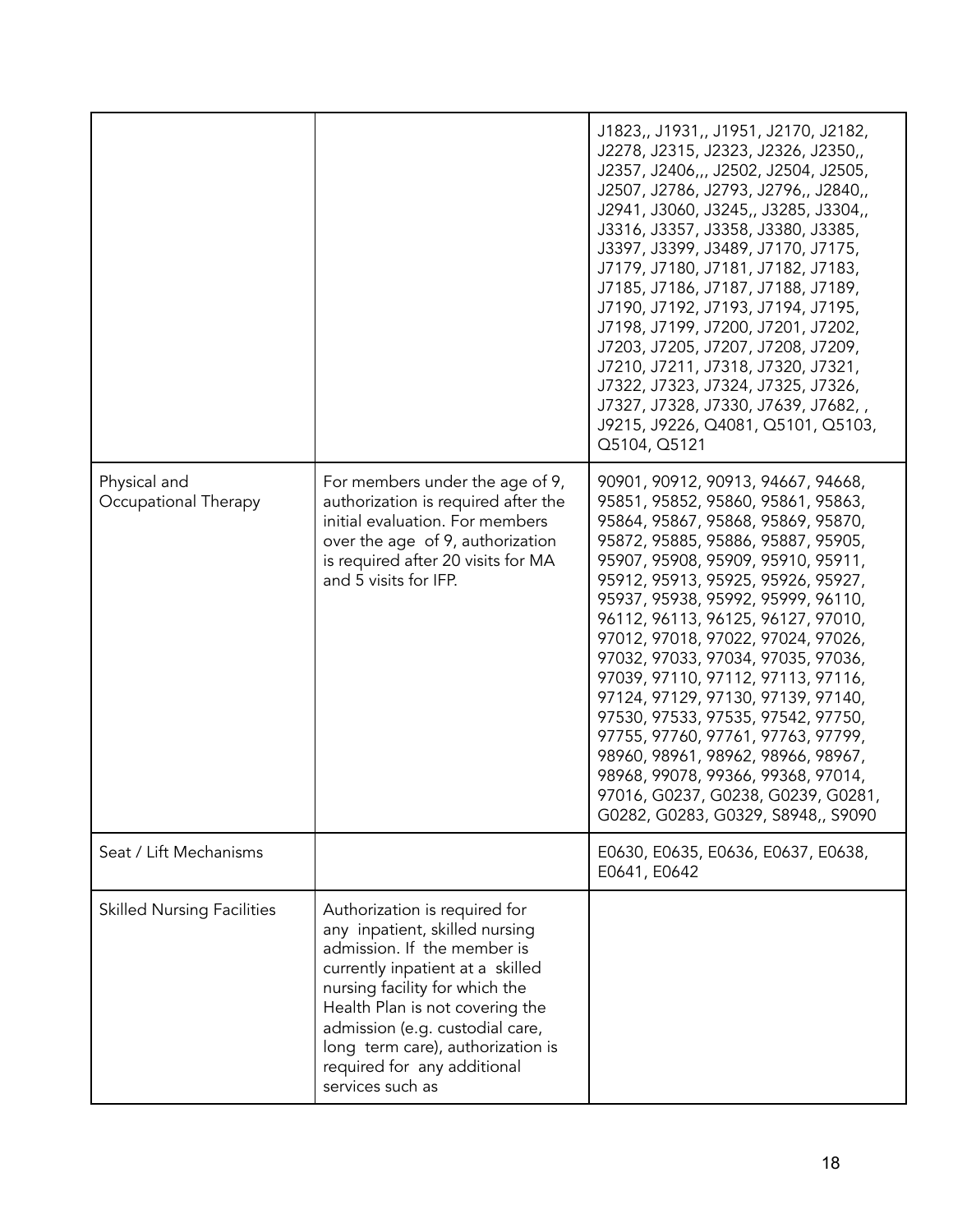|                                | outpatient services at the facility,<br>physician visits, diagnostic<br>services and rehabilitation<br>services.                                                                                                                                                        |                                                                                                                                                                                                                                                                                                                                                                                                                                                                                                                                                                                                                                                                                                                                                                                                                                                                                                                                                                                             |
|--------------------------------|-------------------------------------------------------------------------------------------------------------------------------------------------------------------------------------------------------------------------------------------------------------------------|---------------------------------------------------------------------------------------------------------------------------------------------------------------------------------------------------------------------------------------------------------------------------------------------------------------------------------------------------------------------------------------------------------------------------------------------------------------------------------------------------------------------------------------------------------------------------------------------------------------------------------------------------------------------------------------------------------------------------------------------------------------------------------------------------------------------------------------------------------------------------------------------------------------------------------------------------------------------------------------------|
| Skin Care                      | Laser treatments,<br>photochemotherapy, UV therapy                                                                                                                                                                                                                      | 11950, 11951, 11952, 11954, 15777,<br>96900, 96902, 96904, 96910, 96912,<br>96913, E0202, E0203, E0691, E0692,<br>E0693, E0694                                                                                                                                                                                                                                                                                                                                                                                                                                                                                                                                                                                                                                                                                                                                                                                                                                                              |
| <b>Surgical Procedures</b>     | Cervicoplasty, panniculectomy,<br>abdominoplasty, grafting by<br>liposuction                                                                                                                                                                                            | 11004, 11005, 11006, 15002, 15003,<br>15004, 15005, 15040, 15050, 15100,<br>15101, 15110, 15111, 15115, 15116,<br>15120, 15121, 15130, 15131, 15135,<br>15136, 15150, 15151, 15152, 15155,<br>15156, 15157, 15200, 15201, 15220,<br>15221, 15240, 15241, 15260, 15261,<br>15271, 15272, 15273, 15274, 15275,<br>15276, 15277, 15278, 15756, 15757,<br>15758, 15760, 15769, 15770, 15771,<br>15772, 15773, 15774, 15819, 15819,<br>15824, 15825, 15826, 15828, 15829,<br>15830, 15832, 15833, 15834, 15835,<br>15836, 15837, 15838, 15839, 15878,<br>15879, 16036, 20969, 20970, 32110,<br>32124, 32140, 32141, 32442, 32445,<br>32505, 32506, 32507, 32655, 32661,<br>32662, 32672, 32800, 32810, 32820,<br>32940, 35820, 35905, 39200, 39220,<br>42894, 43100, 43101, 43496, 43520,<br>44110, 44111, 44213, 44800, 44820,<br>45562, 45563, 46705, 46710, 46712,<br>46715, 46716, 46730, 46735, 46740,<br>46742, 46744, 46746, 46748, 46751,<br>48120, 49255, 61618, 61619, 69155,<br>69554 |
| Sleep Testing and<br>Treatment | For sleep testing/device<br>requests, please contact<br>eviCore by phone at<br>877.825.7722 or via website<br>at<br>https://www.evicore.com/res<br>ources/healthplan/healthfirst<br>healthplans<br>Code S2080 is reviewed<br>directly by Oscar, not<br>through eviCore. | 42160, 95782, 95783, 95807, 95808,<br>95810, 95811, A4604, A7027, A7028,<br>A7029, A7030, A7031, A7032, A7033,<br>A7034, A7035, A7036, A7037, A7038,<br>A7039, A7044, A7045, A7046, E0470,<br>E0471, E0486, E0550, E0555, E0560,<br>E0561, E0562, E0601, S2080                                                                                                                                                                                                                                                                                                                                                                                                                                                                                                                                                                                                                                                                                                                              |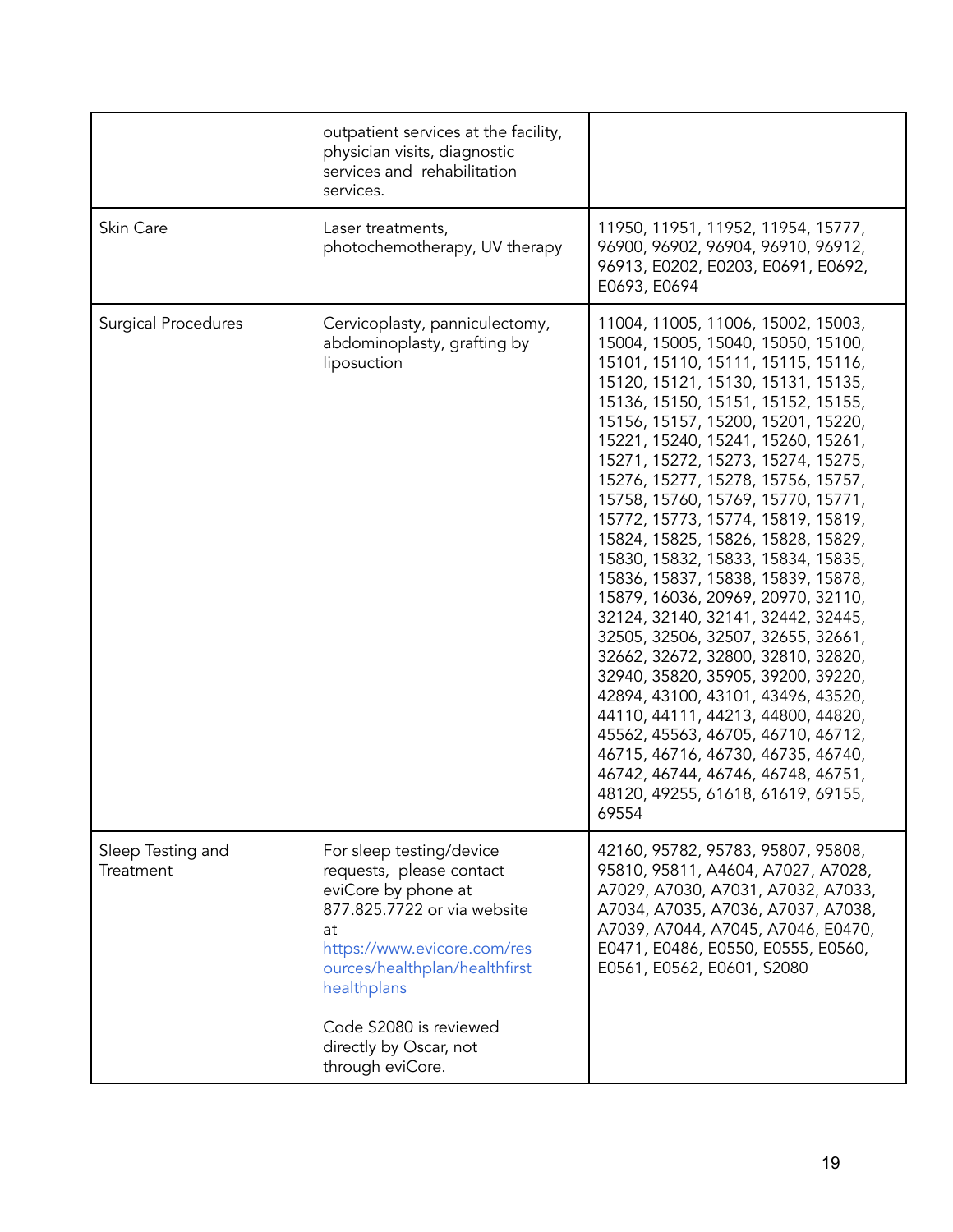|                                  | eviCore Healthcare does not<br>review requests being<br>performed in the following<br>locations: inpatient facility,<br>emergency room, and<br>23-hour observation. |                                                                                                                                                                                                                                                                                                                                                                                                                                                                                                                                                                                                                                                                                                                                                                                                                                                                                                                                                                                                                                                                                                                                                                                                                                                                                                                                                                                                                                                                                                                                        |
|----------------------------------|---------------------------------------------------------------------------------------------------------------------------------------------------------------------|----------------------------------------------------------------------------------------------------------------------------------------------------------------------------------------------------------------------------------------------------------------------------------------------------------------------------------------------------------------------------------------------------------------------------------------------------------------------------------------------------------------------------------------------------------------------------------------------------------------------------------------------------------------------------------------------------------------------------------------------------------------------------------------------------------------------------------------------------------------------------------------------------------------------------------------------------------------------------------------------------------------------------------------------------------------------------------------------------------------------------------------------------------------------------------------------------------------------------------------------------------------------------------------------------------------------------------------------------------------------------------------------------------------------------------------------------------------------------------------------------------------------------------------|
| <b>Speech Generating Devices</b> |                                                                                                                                                                     | E2500, E2502, E2504, E2506, E2508,<br>E2510, E2511, V5364                                                                                                                                                                                                                                                                                                                                                                                                                                                                                                                                                                                                                                                                                                                                                                                                                                                                                                                                                                                                                                                                                                                                                                                                                                                                                                                                                                                                                                                                              |
| Spinal Procedures                |                                                                                                                                                                     | 20930, 20931, 20936, 20937, 20938,<br>20974, 20975, 20979, 21685, 22510,<br>22511, 22512, 22513, 22514, 22515,<br>22526, 22527, 22532, 22533, 22534,<br>22548, 22551, 22552, 22554, 22556,<br>22558, 22585, 22586, 22590, 22595,<br>22600, 22610, 22612, 22614, 22630,<br>22632, 22633, 22634, 22800, 22802,<br>22804, 22808, 22810, 22812, 22840,<br>22841, 22842, 22843, 22844, 22845,<br>22846, 22847, 22848, 22849, 22850,<br>22852, 22853, 22854, 22855, 22856,<br>22857, 22858, 22859, 22861, 22862,<br>22864, 22865, 22867, 22868, 22869,<br>22870, 27096, 62263, 62264, 62280,<br>62281, 62282, 62287, 62292, 62320,<br>62321, 62322, 62323, 62324, 62325,<br>62326, 62327, 62350, 62351, 62360,<br>62361, 62362, 62380, 63001, 63003,<br>63005, 63011, 63012, 63015, 63016,<br>63017, 63030, 63035, 63040, 63042,<br>63043, 63044, 63045, 63046, 63047,<br>63048, 63050, 63051, 63055, 63056,<br>63057, 63075, 63076, 63077, 63078,<br>63081, 63082, 63085, 63086, 63087,<br>63088, 63090, 63091, 63101, 63102,<br>63103, 63170, 63172, 63173, 63185,<br>63190, 63191, 63194, 63195, 63196,<br>63197, 63198, 63199, 63200, 63250,<br>63251, 63252, 63265, 63266, 63267,<br>63268, 63270, 63271, 63272, 63273,<br>63275, 63276, 63277, 63278, 63280,<br>63281, 63282, 63283, 63285, 63286,<br>63287, 63290, 63650, 63655, 63685,<br>64451, 64479, 64480, 64483, 64484,<br>64490, 64491, 64492, 64493, 64494,<br>64495, 64510, 64520, 64625, 64633,<br>64634, 64635, 64636, 64999, 0274T,<br>0275T, 0442T, 0627T, 0628T, 0629T, |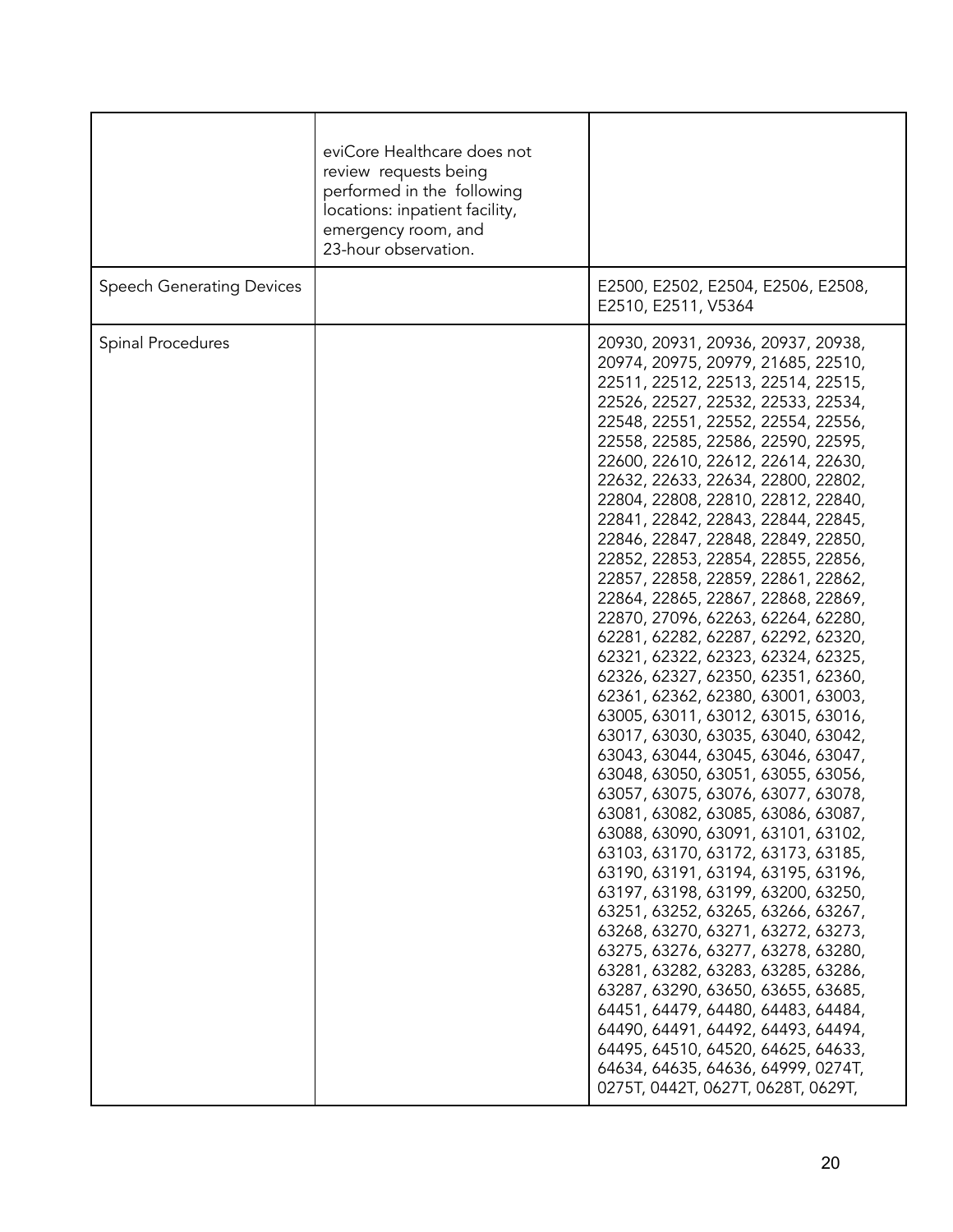|                                         |                                                                                                                                                                                               | 0630T, 0656T, 0657T, G0260                                                                                                                                                                                                                                                                                                                                                                                                                                                                                                                                                                                                                                                                                                                                                                                                                                                                                                                                                                                                                                                                    |
|-----------------------------------------|-----------------------------------------------------------------------------------------------------------------------------------------------------------------------------------------------|-----------------------------------------------------------------------------------------------------------------------------------------------------------------------------------------------------------------------------------------------------------------------------------------------------------------------------------------------------------------------------------------------------------------------------------------------------------------------------------------------------------------------------------------------------------------------------------------------------------------------------------------------------------------------------------------------------------------------------------------------------------------------------------------------------------------------------------------------------------------------------------------------------------------------------------------------------------------------------------------------------------------------------------------------------------------------------------------------|
| Transplants                             | All transplant related services (pre<br>transplant [evaluation], transplant<br>listing, transplant surgery,<br>post-transplant services) require<br>authorization through the Health<br>Plan. |                                                                                                                                                                                                                                                                                                                                                                                                                                                                                                                                                                                                                                                                                                                                                                                                                                                                                                                                                                                                                                                                                               |
| Varicose Vein Treatments                |                                                                                                                                                                                               | 36465, 36466, 36468, 36470, 36471,<br>36473, 36474, 36475, 36476, 36478,<br>36479, 37500, 37700, 37718, 37722,<br>37735, 37760, 37761, 37765, 37766,<br>37780, 37785                                                                                                                                                                                                                                                                                                                                                                                                                                                                                                                                                                                                                                                                                                                                                                                                                                                                                                                          |
| Ventilators and Respiratory<br>Services |                                                                                                                                                                                               | 33946, 33947, 33948, 33949, 33951,<br>33952, 33953, 33954, 33955, 33956,<br>33957, 33958, 33959, 33962, 33963,<br>33964, 33965, 33966, 33969, 33984,<br>33985, 33986, 33987, 33988, 33989,<br>E0465, E0466, E0467, E0481                                                                                                                                                                                                                                                                                                                                                                                                                                                                                                                                                                                                                                                                                                                                                                                                                                                                      |
| Wheelchairs and<br>Accessories          |                                                                                                                                                                                               | E0147, E0148, E0149, E0958, E0986,<br>E1002, E1003, E1004, E1005, E1006,<br>E1007, E1008, E1009, E1010, E1030,<br>E1161, E1220, E1225, E1229, E1230,<br>E1231, E1234, E1235, E1239, E2204,<br>E2228, E2293, E2300, E2301, E2310,<br>E2311, E2312, E2321, E2322, E2325,<br>E2327, E2328, E2329, E2330, E2331,<br>E2341, E2342, E2343, E2351, E2358,<br>E2359, E2362, E2368, E2370, E2373,<br>E2374, E2375, E2376, E2377, E2378,<br>E2397, E2614, E2616, E2620, E2621,<br>E2626, E2627, E2628, E2629, E2630,<br>E2631, E2632, E2633, K0005, K0008,<br>K0010, K0011, K0012, K0013, K0014,<br>K0800, K0801, K0802,, K0806, K0807,<br>K0808, K0812, K0813, K0814, K0815,<br>K0816, K0820, K0821, K0822, K0823,<br>K0824, K0825, K0826, K0827, K0828,<br>K0829, K0830, K0831, K0835, K0836,<br>K0837, K0838, K0839, K0840, K0841,<br>K0842, K0843, K0848, K0849, K0850,<br>K0851, K0852, K0853, K0854, K0855,<br>K0856, K0857, K0858, K0859, K0860,<br>K0861, K0862, K0863, K0864, K0868,<br>K0869, K0870, K0871, K0877, K0878,<br>K0879, K0880, K0884, K0885, K0886,<br>K0890, K0891, K0898, K0899 |